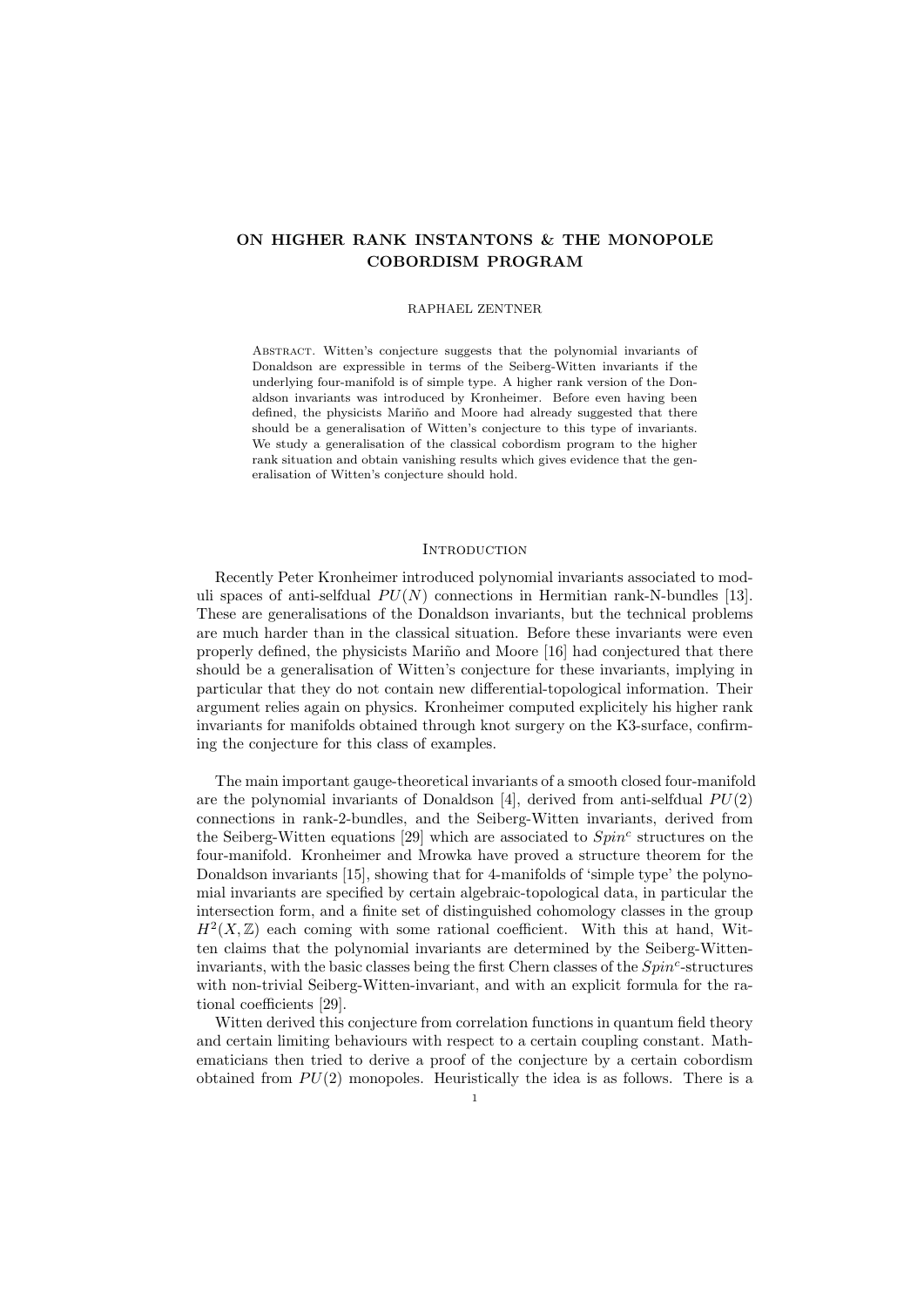circle action on the moduli space of  $PU(2)$  monopoles which comes from multiplying the spinor component by a complex number of norm one. The fixed point set of this action consists of the moduli space of  $PU(2)$  instantons, and further a finite number of moduli spaces of classical  $U(1)$  Seiberg-Witten monopoles. The circle acts freely on the complement of this fixed point locus, and the quotient yields a cobordism between a projective bundle over the moduli space of  $PU(2)$  instantons, and projective bundles over the moduli spaces of  $U(1)$  Seiberg-Witten monopoles.

Furthermore, the canoncial cohomology class that yields the polynomial invariant of Donaldson extends to the cobordism. The evaluation of this extension on one side, yielding the Donaldson invariant, is therefore equal to the evaluation on the other sides, which should be expressions containing the Seiberg-Witten invariants of the moduli spaces in the fixed point locus. This program was started independently by Pidstrigach and Tyurin [24], and Okonek and Teleman [21], [26]. It was carried on over years by Feehan and Leness [6, 7, 8, 9]. It seems that they have now proved the full conjecture [10].

Our intention is to consider the generalisation of the cobordism program with the perspective of applying it to the generalisation of Witten's conjecture by Mariño and Moore. We introduce  $PU(N)$  monopoles: For a given  $Spin<sup>c</sup>$  structure  $\mathfrak s$  and a Hermitian rank-N-bundle  $E$  on  $X$ , the configuration space will consist of sections  $\Psi$  of the 'twisted spinor bundle'  $W^+ = S^+$   $\otimes E$  and by unitary connections A in E with fixed induced connection  $\theta$  in the determinant line bundle of E. The straightforward generalisation of the  $PU(2)$  monopole equations then read:

$$
\mathcal{D}_A^+ \Psi = 0
$$
  

$$
\gamma((F_A^+)_0) - \mu_{0,0}(\Psi) = 0.
$$

Here  $\mathcal{P}_{A}^{+}$  is the associated Dirac-operator to A, the map  $\gamma$  is derived from Cliffordmultiplication,  $(F_A^+)_0$  is the self-dual part of the curvature of the  $PU(N)$  connection A induced by A, and  $\mu_{0,0}$  is a quadratic map in the spinor which is explicitely described below. The gauge group of the problem is that of special unitary automorphisms of  $E$ .

Again, there is a circle action on the moduli space of these  $PU(N)$  monopoles which is given by the formula  $(z, [\Psi, A]) \mapsto [z^{1/N} \Psi, A]$ . The moduli space of  $PU(N)$ instantons is contained as the locus of monopoles with vanishing spinor, and the other fixed point loci are labelled by a finite number of isomorphism classes of proper subbundles [F] of E. An equivalence class  $[\Psi, A]$  belongs to the [F]-locus  $M^{[F]}$  if for each  $F \in [F]$  there is a representative  $(\Psi, A)$  with the spinor  $\Psi$  being a section of  $S^{\pm}_{\mathfrak{s}} \otimes F$  and with the connection A keeps the proper subbundle F invariant. It turns out that if X is simply connected the description of  $M^{[F]}$  is particularly simple after fixing one such  $F$ : The content of Theorem 2.20 is that we have a 'parametrisation'

$$
M_{\mathfrak{s},F} \times M_{F^{\perp}}^{asd} \to M^{[F]} \tag{1}
$$

Here  $M_{\mathfrak{s},F}$  is a moduli space of  $U(n)$  monopoles with  $n = \text{rk}(F)$  having possible values  $1 \leq n \leq N$ , and  $M_{F^{\perp}}^{asd}$  is the moduli space of anti-selfdual  $PU(N - n)$ connections in  $F^{\perp}$ . In the case  $n=1$  the moduli space  $M_{\mathfrak{s},F}^U$  is a classical  $U(1)$ Seiberg-Witten moduli space. The map (1) is surjective and is bijective if restricted to the subspaces of the corresponding moduli spaces which consist of elements with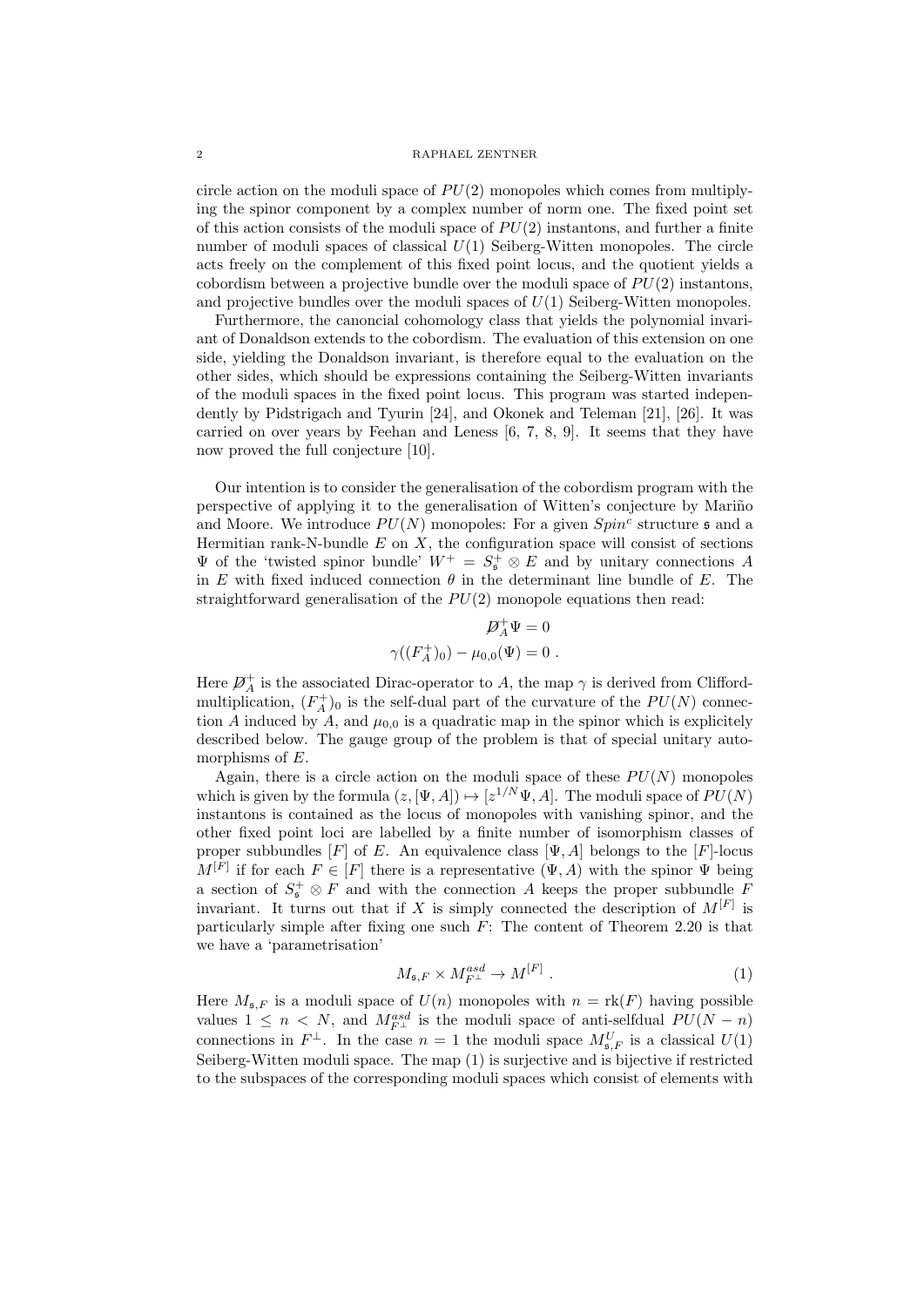zero-dimensional stabiliser. In the classical case  $N = 2$  we can only have  $n = 1$  and there are no non-trivial  $PU(1)$  connections.

Now the components  $M^{[F]}$  are the possible contributions to the formula expressing the  $PU(N)$  instanton invariant according to the cobordism program indicated above. The generalisation of Witten's conjecture to the  $PU(N)$  instanton invariants would follow if only those components  $M^{[F]}$  contribute in a non-trivial way for which we have  $n = \text{rk}(F) = 1$ . We give two results that indicate that this should be true - one general but under slightly speculative simplifying assumption, the other on Kähler surfaces.

The first section sets up our configuration space, introduces the above mentioned quadratic map  $\mu_{0,0}$  and variations  $\mu_{0,\tau}$  of it with a parameter  $\tau \in [0,1]$ . We derive some important properness property of it. The  $PU(N)$  monopole equations are then introduced and it is indicated how to obtain an Uhlenbeck-type compactification of the moduli space. With only minor modifications, we then introduce the  $U(n)$ monopole equations. The second section studies the circle action on the moduli space of  $PU(N)$  monopoles, analyses its fixed point set and relates it to  $U(n)$ monopoles and  $PU(N - n)$  instantons. The third section gives our first argument why we expect no contributions from fixed point loci  $M_{\mathfrak{s},F} \times M^{asd}_{F^{\perp}}$  for  $\text{rk}(F) > 1$ . We prove that under certain assumptions the moduli space  $M_{\mathfrak{s},F}$  is cobordant to the empty space. For the second argument, we analyse the  $U(n)$  monopole equations on Kähler surfaces in the forth section. By studying decoupling phenomena, we show that the moduli space becomes empty as soon as we perturb by a non-zero holomorphic two-form.

### **ACKNOWLEDGEMENTS**

This manuscript constitutes a part of the author's PhD thesis. He is grateful to his former advisor Andrei Teleman for the care taken in guiding him and the many mathematical discussions involved . He is also indebted to Peter Kronheimer and Kim Frøyshov for discussions on some of the aspects.

## 1. PRELIMINARIES,  $PU(N)$  AND  $U(n)$  MONOPOLES

Here we shall introduce the  $PU(N)$  monopole as well as the  $U(n)$  monopole equations associated to the data of a  $Spin^c$ -structure  $\mathfrak s$  and a Hermitian bundle  $E \to X$  on a Riemannian four-manifold X. We shall define the monopole equations. the moduli space, and prove a uniform bound on the spinor component of a solution to the monopole equations. We assume knowledge with standard (abelian) Seiberg-Witten theory as for instance found in the monographs [19, 17] or the lecture notes [28].

1.1. Twisted  $Spin<sup>c</sup>$  structures and associated Dirac operators. Let X be a closed oriented Riemannian four-manifold with a  $Spin<sup>c</sup>$  structure  $\mathfrak s$  on it. The  $Spin<sup>c</sup>$  structure consists of two Hermitian rank 2 vector bundles  $S^{\pm}_{\mathfrak{s}}$  with identified determinant line bundles and a Clifford multiplication

$$
\gamma: \Lambda^1(T^*X) \to \text{Hom}_{\mathbb{C}}(S^+_{\mathfrak{s}}, S^-_{\mathfrak{s}}) .
$$

The Clifford map  $\gamma$  is, up to a universal constant, an isometry of the cotangent bundle onto a real form inside  $\text{Hom}_{\mathbb{C}}(S^+_{\mathfrak{s}},S^-_{\mathfrak{s}})$  which can be specified by the Pauli matrices. We extend  $\gamma$  to  $\text{End}(S^+_{\mathfrak{s}} \oplus S^-_{\mathfrak{s}})$  by  $-\gamma^*$  on the negative Spinor bundle.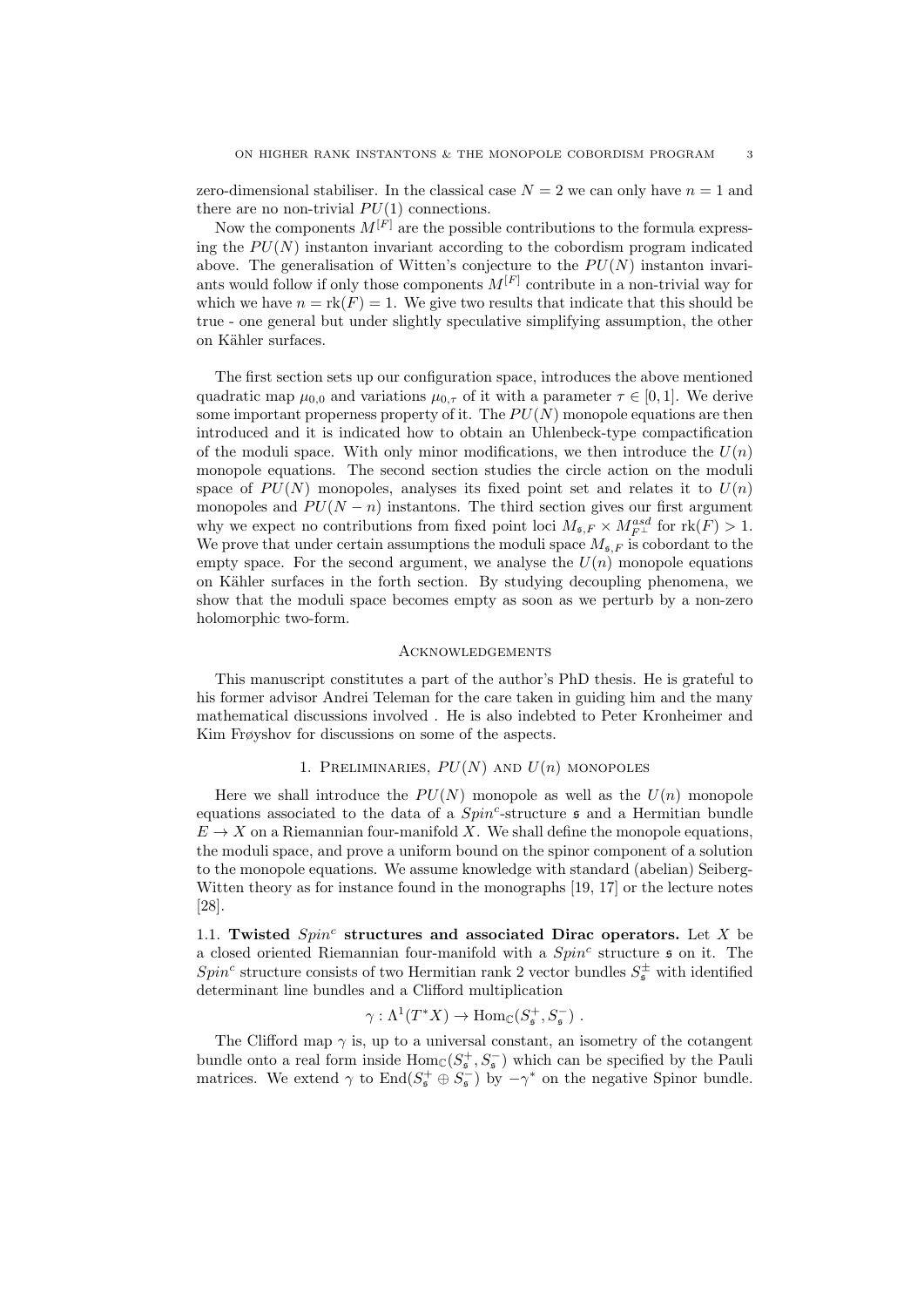It then naturally extends to exteriour powers of  $T^*X$ , and in particular its restriction to self-dual two-forms is zero on the negative Spinor bundle, and induces an isomorphism

$$
\gamma: \Lambda^2_+(T^*X) \stackrel{\cong}{\to} \mathfrak{su}(S_{\mathfrak{s}}^+) .
$$

Furthermore suppose we are given a Hermitian vector bundle  $E$  with determinant line bundle  $w = det(E)$  on X. We can then form spinor bundles

$$
W_{\mathfrak{s},E}^{\pm}:=S_{\mathfrak{s}}^{\pm}\otimes E.
$$

Clifford multiplication extends by tensoring with the identity on  $E$ . This way we obtain a  $Spin<sup>c</sup>$  - structure 'twisted' by the hermitian bundle E.

Taking the tensor product with the identity on E induces a Clifford multiplication  $\gamma: \Lambda^1(T^*X) \to \text{Hom}(W^+_{\mathfrak{s},E}, W^-_{\mathfrak{s},E})$ . Let's fix a background  $Spin^c$  connection B on s (that will always stay the same) and suppose we are given a unitary connection A on E. By composing the tensor product connection  $\nabla_B \otimes \nabla_A$  with the Clifford multiplication we get a Dirac operator

$$
\mathcal{D}_A^{\pm} := \gamma \circ (\nabla_B \otimes \nabla_A) : \Gamma(X; W_{\mathfrak{s}, E}^{\pm}) \to \Gamma(X; W_{\mathfrak{s}, E}^{\mp}) \ .
$$

This is a self-adjoint first order elliptic operator. We have oppressed the  $Spin<sup>c</sup>$ connection B from the notation because it will not be a variable in our theory.

1.2. Algebraic preliminaries. We shall now introduce the quadratic map  $\mu_{0,\tau}$ :  $S^+ \otimes E \to \mathfrak{su}(S^+) \otimes_{\mathbb{R}} \mathfrak{su}(E)$ , defined for a real number  $\tau \in [0,1]$ , that appears in the non-abelian monopole equations. For  $\tau = 0$  it will appear in the  $PU(n)$ . monopole equations, and for  $\tau \neq 0$  in the  $U(n)$  monopole equations. This map is a natural generalisation of the corresponding map appearing in the situation of  $PU(2)$  monopoles [7, 9, 27] as well as the one in the classical (abelian) Seiberg-Witten equations [14, 29].

The twisted spinor bundles  $W_{\mathfrak{s},E}^{\pm}$  are associated bundles of the fibre product of a  $Spin<sup>c</sup>$  principal bundle and a  $U(n)$ -principal bundle on X, with the standard fibre  $\mathbb{C}^2\otimes \mathbb{C}^n$ .

Let us consider the isomorphism

$$
(p,q): \mathfrak{gl}(\mathbb{C}^n) \to \mathfrak{sl}(\mathbb{C}^n) \oplus \mathbb{C} \mathrm{id}
$$

$$
a \mapsto \left(a - \frac{1}{n} \operatorname{tr}(a) \cdot \operatorname{id}, \frac{1}{n} \operatorname{tr}(a) \cdot \operatorname{id} \right) .
$$

Both components  $p$  and  $q$  are orthogonal projections onto their images. Note that  $\mathfrak{gl}(\mathbb{C}^2) \otimes \mathfrak{gl}(\mathbb{C}^n)$  and  $\mathfrak{gl}(\mathbb{C}^2 \otimes \mathbb{C}^n)$  are canonically isomorphic. We define the orthogonal projections

$$
P: \mathfrak{gl}(\mathbb{C}^2 \otimes \mathbb{C}^n) \to \mathfrak{sl}(\mathbb{C}^2) \otimes \mathfrak{sl}(\mathbb{C}^n) ,
$$
  

$$
Q: \mathfrak{gl}(\mathbb{C}^2 \otimes \mathbb{C}^n) \to \mathfrak{sl}(\mathbb{C}^2) \otimes \mathbb{C} \mathrm{id}
$$

to be the tensor product ( )<sub>0</sub> ⊗ p respectively ( )<sub>0</sub> ⊗ q, with ( )<sub>0</sub> denoting the trace-free part of the endomorphism of the first factor  $\mathbb{C}^2$ .

For elements  $\Psi, \Phi \in \mathbb{C}^2 \otimes \mathbb{C}^n$  we define

$$
\mu_{0,\tau}(\Psi,\Phi) := P(\Psi\Phi^*) + \tau Q(\Psi\Phi^*),
$$

where  $(\Psi \Phi^*) \in \mathfrak{gl}(\mathbb{C}^2 \otimes \mathbb{C}^n)$  is defined to be the endomorphism  $\Xi \mapsto \Psi(\Phi, \Xi)$ .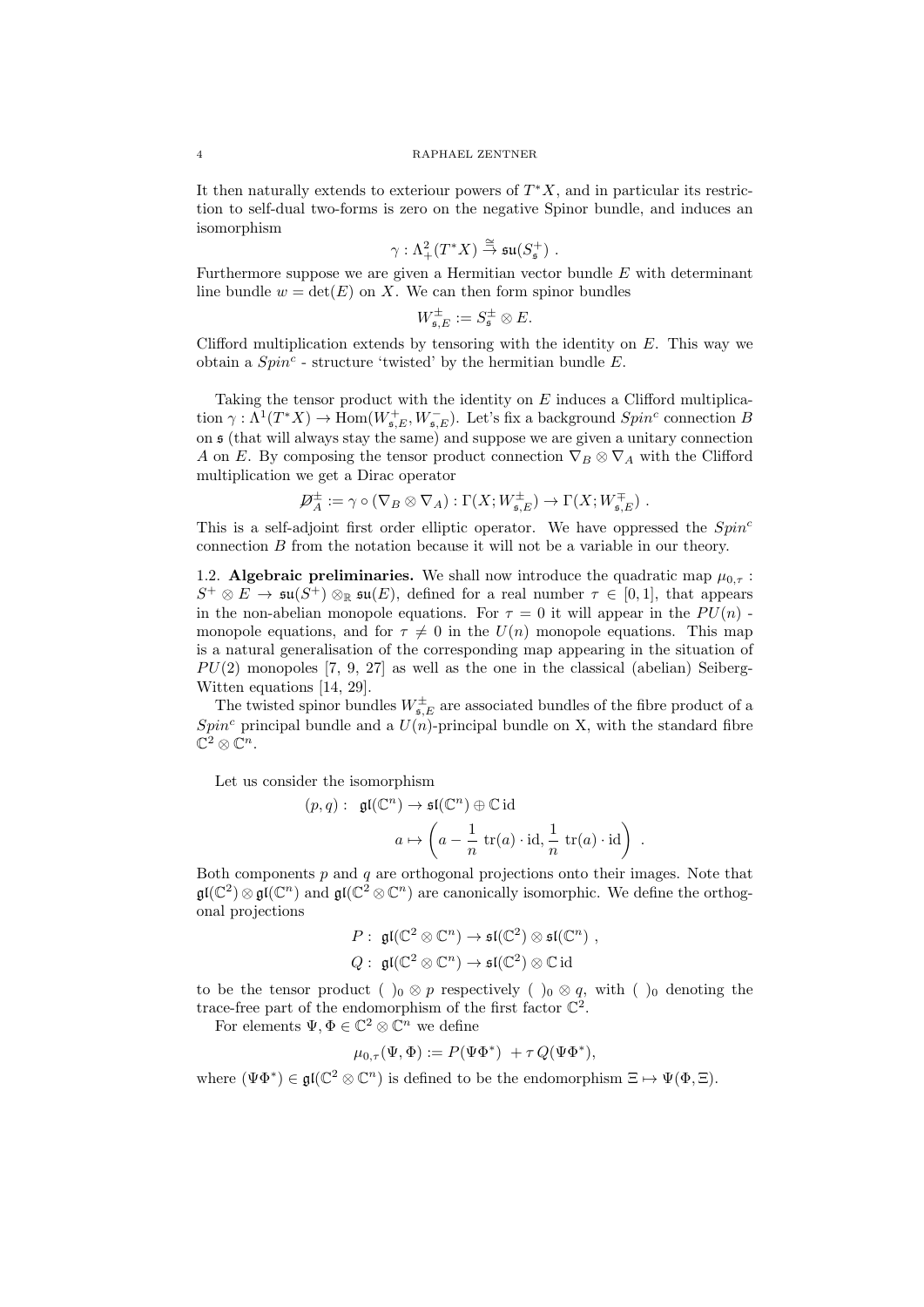With this notation  $\mu_{0,1}(\Psi,\Phi)$  is simply the orthogonal projection of the endomorphism  $\Psi\Phi^*\in\mathfrak{gl}(\mathbb{C}^2\otimes \mathbb{C}^n)$  onto  $\mathfrak{sl}(\mathbb{C}^2)\otimes\mathfrak{gl}(\mathbb{C}^n)$ . We shall also write  $\mu_{0,\tau}(\Psi):=$  $\mu_{0,\tau}(\Psi,\Psi)$  for the associated quadratic map. In the case  $n=1$  the map  $\mu_{0,1}(\Psi)$  is the quadratic map in the spinor usually occuring in the Seiberg-Witten equations [29] [14]. The proof of the following proposition can be found in [?].

**Proposition 1.1.** Suppose  $n > 1$ . Then the quadratic map  $\mu_{0,\tau}$  is uniformly proper. In other words, there is a positive constant  $c > 0$  such that

$$
|\mu_{0,\tau}(\Psi)| \ge c|\Psi|^2 \tag{2}
$$

As a consequence we have the formula

$$
(\mu_{0,\tau}(\Psi)\Psi,\Psi) \ge c^2 |\Psi|^4 \tag{3}
$$

.

whenever  $\tau \geq 0$ . Furthermore, suppose  $n \geq 2$  or  $\tau \neq 0$ . Then the bilinear map  $\mu_{0,\tau}$  is 'without zero-divisors' in the following sense: If  $\mu_{0,\tau}(\Psi,\Phi)=0$ , then either  $\Psi = 0$  or  $\Phi = 0$ .

*Proof:* Obviously we have  $|\mu_{0,\tau}(\Psi)| \geq |\mu_{0,0}(\Psi)|$ , so for the first assertion it will be enough to consider  $\mu_{0,0}$  alone. We will show that  $\mu_{0,0}(\Psi) = 0$  implies  $\Psi = 0$ . Because  $\mu_{0,0}$  is quadratic and the unit sphere inside  $\mathbb{C}^2 \otimes \mathbb{C}^n$  is compact we then get the claimed uniform properness-inequality (2).

We shall use the canonical isomorphism  $\mathbb{C}^2 \otimes \mathbb{C}^n \cong \mathbb{C}^n \oplus \mathbb{C}^n$ , which permits to write a general element

$$
\Psi = \begin{pmatrix} 1 \\ 0 \end{pmatrix} \otimes \alpha + \begin{pmatrix} 0 \\ 1 \end{pmatrix} \otimes \beta
$$

$$
\Psi = \begin{pmatrix} \alpha \\ \beta \end{pmatrix} .
$$

We then have

as

$$
\mu_{0,0}(\Psi) = P(\Psi \Psi^*)
$$
  
=  $P\left(\begin{pmatrix} \alpha \\ \beta \end{pmatrix} (\alpha^* \quad \beta^*)\right)$   
=  $P\left(\begin{matrix} \alpha\alpha^* & \alpha\beta^* \\ \beta\alpha^* & \beta\beta^* \end{matrix}\right)$   
=  $\left(\begin{matrix} \frac{1}{2}(\alpha\alpha^* - \beta\beta^*)_0 & (\alpha\beta^*)_0 \\ (\beta\alpha^*)_0 & \frac{1}{2}(\beta\beta^* - \alpha\alpha^*)_0 \end{matrix}\right)$ 

In particular, if  $\mu_{0,0}(\Psi) = 0$ , then we have  $(\alpha \beta^*)_0 = 0$ .

**Lemma 1.2.** The equation  $(\alpha \beta^*)_0 = 0$  implies that  $\alpha = 0$  or  $\beta = 0$ . In other words, the bilinear map  $(\alpha, \beta) \rightarrow (\alpha \beta^*)_0$  is without zero-divisors (here  $n \geq 2$  is implicitely understood).

*Proof of Lemma 1.2:* Write the elements  $\alpha$  and  $\beta$  as

$$
\alpha = (\alpha_i)_{i=1}^n , \quad \beta = (\beta_i)_{i=1}^n .
$$

Then the equation  $(\alpha \beta^*)_0 = 0$  reads in matrix-form

$$
\begin{pmatrix}\n\alpha_1 \overline{\beta_1} - \frac{1}{n} \sum \alpha_i \overline{\beta_i} & \dots & \alpha_1 \overline{\beta_n} \\
\vdots & \ddots & \vdots \\
\alpha_n \overline{\beta_1} & \dots & \alpha_n \overline{\beta_n} - \frac{1}{n} \sum \alpha_i \overline{\beta_i}\n\end{pmatrix} = 0.
$$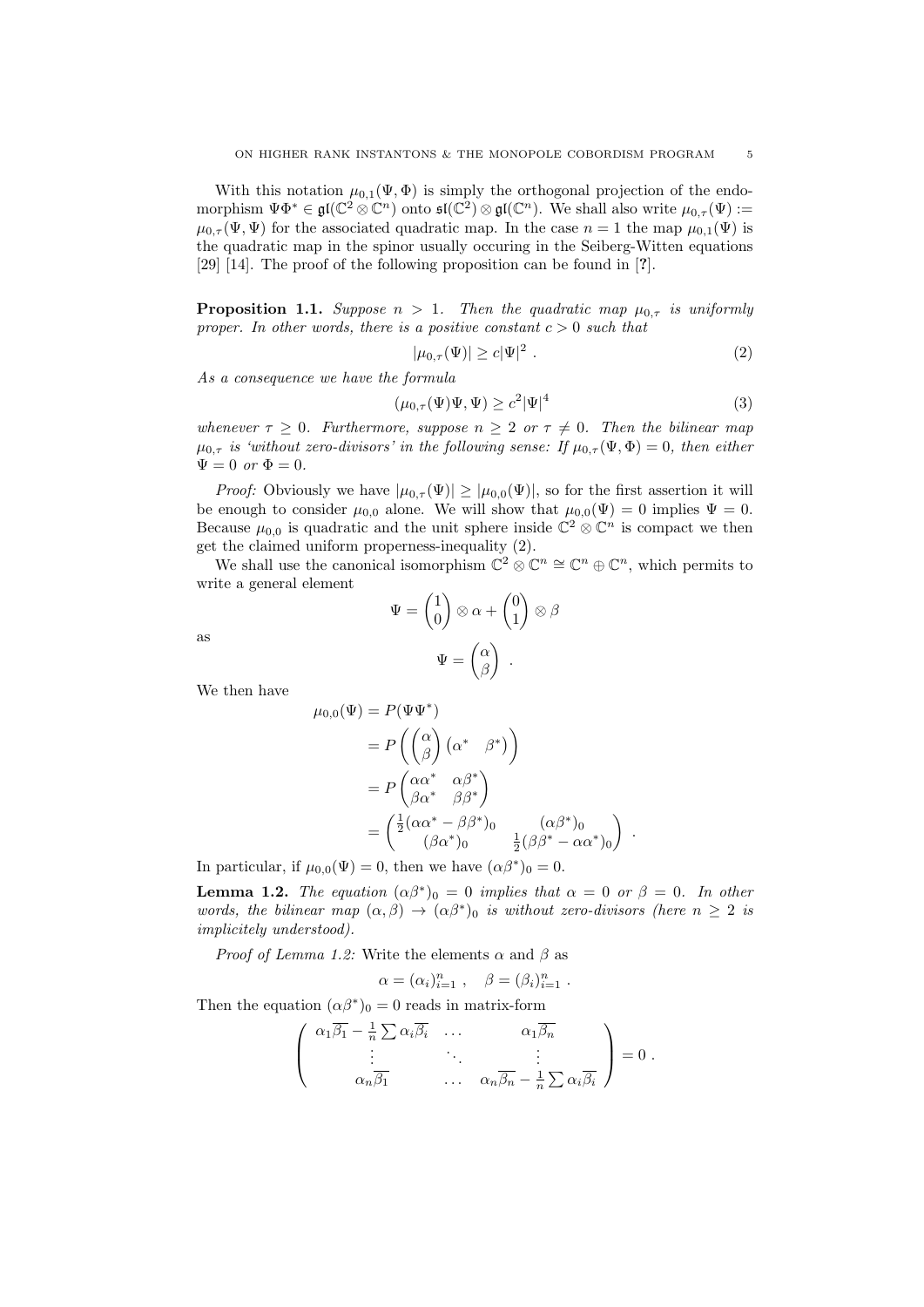Suppose  $\beta \neq 0$ , for instance  $\beta_j \neq 0$ . Then the j<sup>th</sup> column implies that  $\alpha_i = 0$  for all  $i \neq j$ . Thus the j<sup>th</sup> element in the j<sup>th</sup> column simplifies,

$$
\alpha_j \overline{\beta_j} - \frac{1}{n} \sum_{i=1}^n \alpha_i \overline{\beta_i} = (1 - \frac{1}{n}) \alpha_j \overline{\beta_j} .
$$

Therefore we have  $\alpha_j = 0$  as well, so that we have  $\alpha = 0$ . The case  $\alpha \neq 0$  is analogous.

Returning to the problem

$$
\begin{pmatrix} \frac{1}{2}(\alpha\alpha^* - \beta\beta^*)_{0} & (\alpha\beta^*)_{0} \\ (\beta\alpha^*)_{0} & \frac{1}{2}(\beta\beta^* - \alpha\alpha^*)_{0} \end{pmatrix} = 0 ,
$$

we see that the lemma gives  $\alpha = 0$  or  $\beta = 0$ . Suppose, without loss of generality, that the first is the case. Then we are left with  $(\beta \beta^*)_0 = 0$ . Now again with lemma 1.2 we see that this also implies  $\beta = 0$ . Therefore

$$
\Psi = \begin{pmatrix} \alpha \\ \beta \end{pmatrix} = 0 \ .
$$

The second assertion now follows from the first, remembering that  $P$  and  $Q$  are both orthogonal projections. For non-negative  $\tau$  we have the inequality

$$
(\mu_{0,\tau}(\Psi)\Psi, \Psi) = (P(\Psi\Psi^*)\Psi, \Psi) + \tau (Q(\Psi\Psi^*)\Psi, \Psi)
$$
  
\n
$$
= (P(\Psi\Psi^*), \Psi\Psi^*) + \tau (Q(\Psi\Psi^*), \Psi\Psi^*)
$$
  
\n
$$
= (P(\Psi\Psi^*), P(\Psi\Psi^*)) + \tau (Q(\Psi\Psi^*), Q(\Psi\Psi^*))
$$
  
\n
$$
\geq |\mu_{0,0}(\Psi)|^2
$$
  
\n
$$
\geq c^2 |\Psi|^4.
$$

Similarly, one shows the claimed property about the 'zero-divisors'.  $\Box$ 

Because of the equivariance property of the map  $\mu_0$ <sub>τ</sub> we get in a straightforward way corresponding maps between bundles, giving rise to

$$
\mu_{0,\tau}: W^{\pm}_{\mathfrak{s},E} \times W^{\pm}_{\mathfrak{s},E} \to \mathfrak{sl}(S^{\pm}_{\mathfrak{s}}) \otimes_{\mathbb{C}} \mathfrak{gl}(E) ,
$$

respectively, for the quadratic map,

$$
\mu_{0,\tau}: W_{\mathfrak{s},E}^{\pm} \ \to \mathfrak{su}(S_{\mathfrak{s}}^{\pm}) \otimes_{\mathbb{R}} \mathfrak{u}(E) \ ,
$$

or

$$
\mu_{0,0}: W_{\mathfrak{s},E}^{\pm} \; \to \mathfrak{su}(S_{\mathfrak{s}}^{\pm}) \otimes_{\mathbb{R}} \mathfrak{su}(E)
$$

if we put  $\tau = 0$ .

These maps on the bundle level satisfy the corresponding statement in the above proposition with the same constant c.

**Definition 1.3.** If we wish to make precise to which Hermitian bundle  $E$  we refer we shall denote the corresponding bundle as an upper-script  $\mu_{0,\tau}^E$ .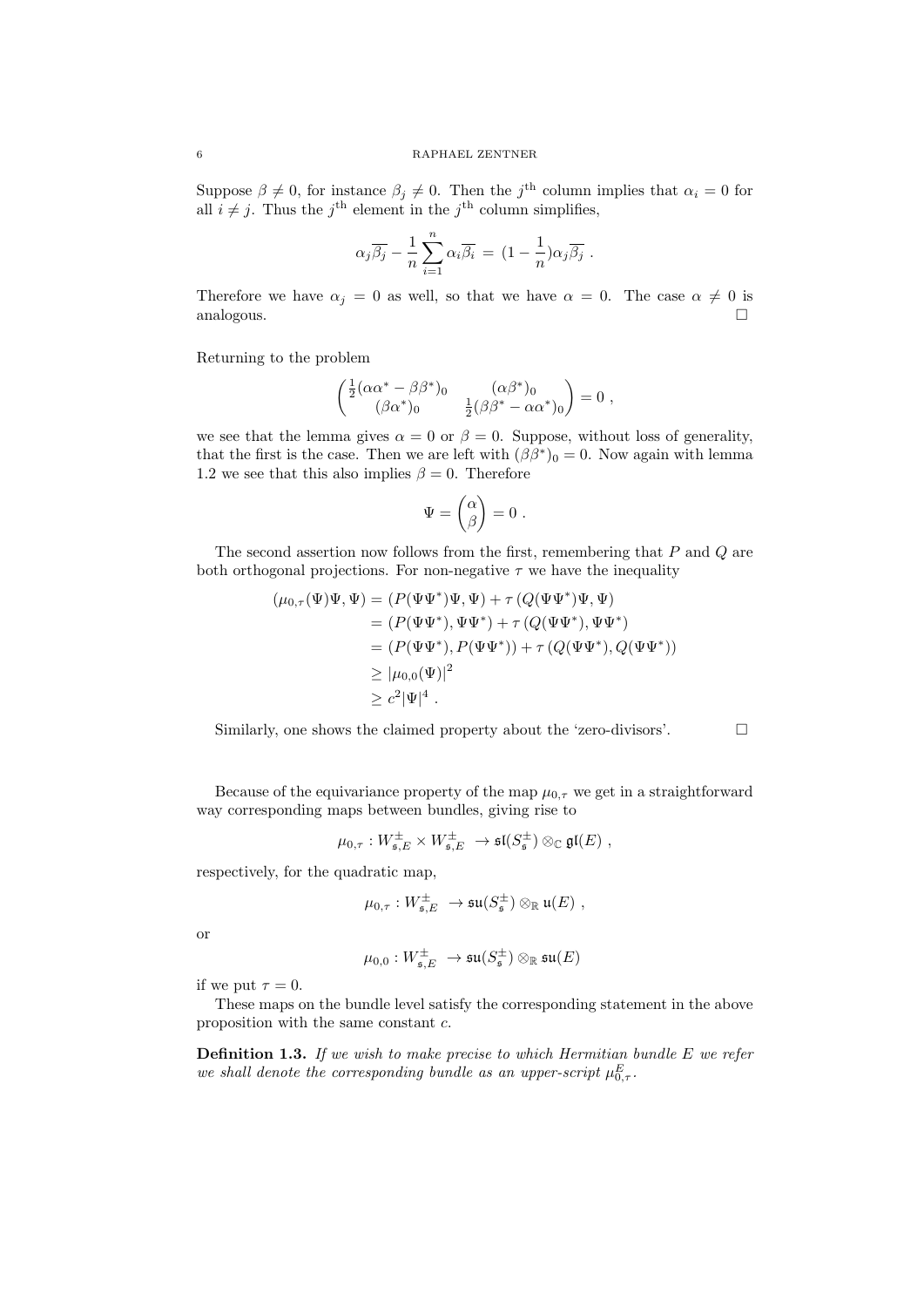1.3.  $PU(N)$ -monopole equations. In this manuscript we shall not be concerned about the analytical properties of the moduli spaces involved, such as the question of transversality. Therefore, as a matter of convenience, we shall work throughout with spaces of smooth (infinitely differentiable) sections, connections... It will be clear how to formulate a corresponding theory with Sobolev completions as is usually done in gauge theory.

Let  $\theta$  be a fixed smooth unitary connection in the determinant line bundle w. We shall denote by  $\mathscr{A}_{\theta}(E)$  the space of smooth unitary connections on E which induce the fixed connection  $\theta$  in w. This is an affine space modelled on  $\Omega^1(X; \mathfrak{su}(E)).$ Here  $\mathfrak{su}(E)$  denotes the bundle of skew-adjoint trace-free endomorphisms of E. Furthermore  $\Gamma(X; W_{\mathfrak{s},E}^+)$  denotes the space of smooth sections of the spinor bundle  $W_{\mathfrak{s},E}^+$ . We define our configuration space to be

$$
\mathscr{C}_{\mathfrak{s},E,\theta} := \Gamma(X;W^+_{\mathfrak{s},E}) \times \mathscr{A}_{\theta}(E) .
$$

We denote by  $\mathscr{G}^0$  the group of unitary automorphisms of E with determinant 1; it will be the 'gauge group' of our moduli problem. It acts in a canoncial way on sections of the spinor bundles, and as  $(u, \nabla_A) \mapsto u \nabla_A u^{-1}$  on the connections, where u is a gauge transformation and  $\nabla_A$  a unitary connection. In particular it lets the induced connection in the determinant line bundle w fixed. The set  $\mathscr{B}_{\mathfrak{s},E,\theta}$  is defined to be the configuration space up to gauge, that is the quotient space  $\mathscr{C}_{\mathfrak{s},E,\theta}/\mathscr{G}^0$ .

We are now able to write down the  $PU(N)$ -monopole equations associated to the data  $(\mathfrak{s}, E)$  consisting of a  $Spin^c$ -structure  $\mathfrak{s}$  and a unitary bundle E of rank N on X. These equations read as follows:

$$
\mathcal{D}_A^+ \Psi = 0
$$
  

$$
\gamma((F_A^+)_0) - \mu_{0,0}(\Psi) = 0.
$$
 (4)

Here  $(F_A)_0 \in \Omega^2(X;\mathfrak{su}(E))$  denotes the trace-free part of the curvature  $F_A \in$  $\Omega^2(X;\mathfrak{u}(E)).$ 

The left hand side of the above equations can be seen as a map  $\mathscr F$  of the configuration space  $\mathscr{C} = \Gamma(X, W^+_{\mathfrak{s},E}) \times \mathscr{A}_{\theta}(P_E)$  to the space  $\Gamma(X, W^-_{\mathfrak{s},E}) \times \Gamma(X, \mathfrak{su}(S^+_{\mathfrak{s}}) \otimes$  $\mathfrak{su}(E)$ . As such it satisfies the equivariance property

$$
\mathscr{F}(u.(\Psi,A))=(u\times \mathrm{ad}_u)(\mathscr{F}(\Psi,A))\ .
$$

Therefore it is sensible to define:

**Definition 1.4.** The moduli space  $M_{\mathfrak{s},E,\theta}$  of  $PU(N)$  monopoles is defined to be the solution set of the equations  $(4)$  associated to the data  $(5, E)$  modulo the gauge-group  $\mathscr{G}^0$ :

$$
M_{\mathfrak{s},E,\theta} := \{ [\Psi, A] \in \mathscr{B}_{\mathfrak{s},E,\theta} | \mathscr{F}(\Psi, A) = 0 \} .
$$

There is an elliptic deformation complex associated to a solution  $(\Psi, A)$  of the  $PU(N)$  monopole equations. Its index equals minus the 'expected dimension' of the moduli space. This expected dimension is computed by the Atiyah-Singer index theorem and is given by the index of the deformation operator  $\delta_A = (-d_A^* \oplus d_A^+)$ of the  $PU(N)$  instantons [13] plus twice the complex index of the twisted Dirac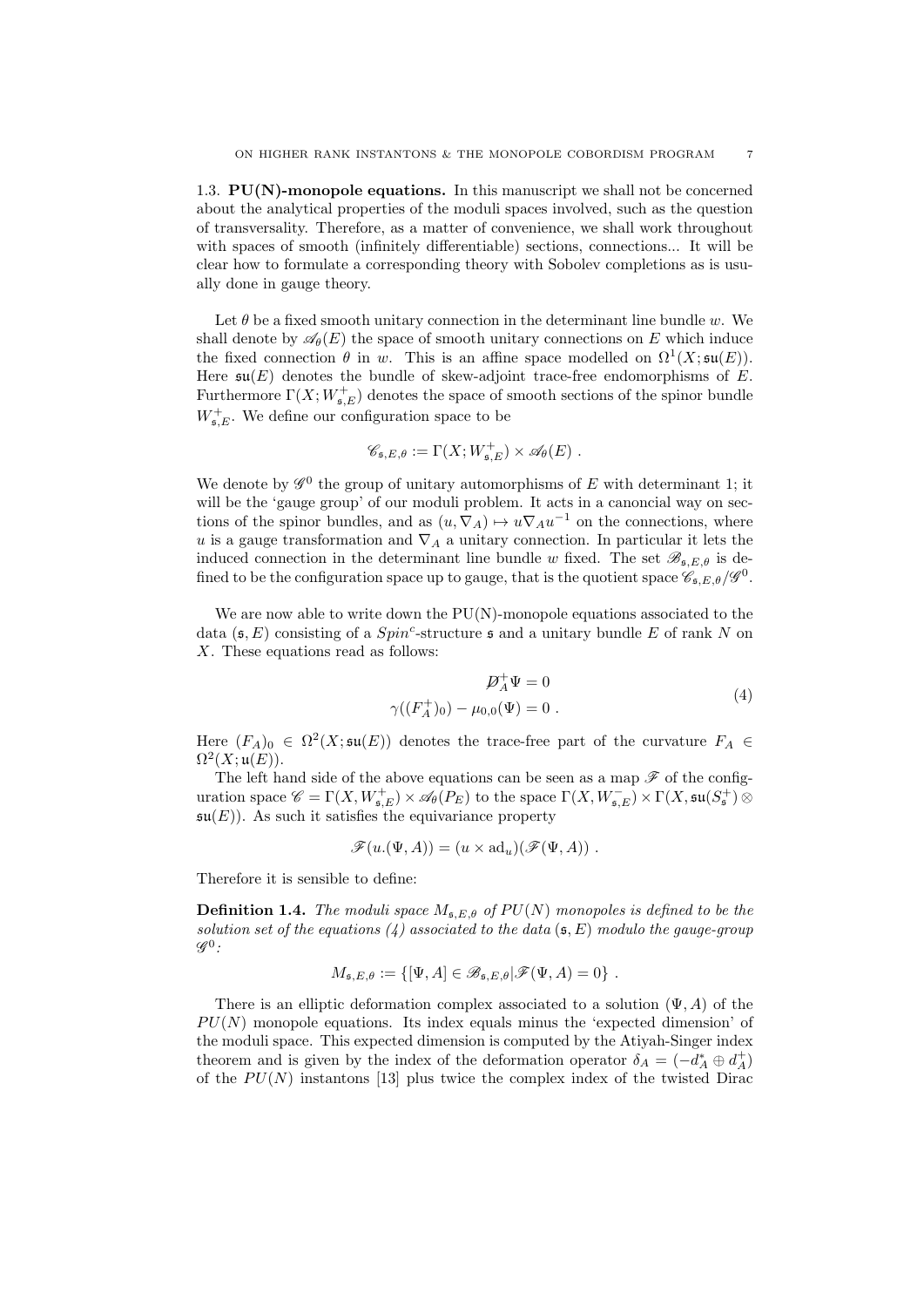operator,

$$
\begin{aligned} \text{ex-dim}(M_{\mathfrak{s},E,\theta}) &= \text{ind}(\delta_A) \oplus 2 \,\text{ind}_{\mathbb{C}}(\mathcal{D}_A^+) \\ &= -2 \, \langle p_1(\mathfrak{su}(E)), [X] \rangle - (N^2 - 1)(b_2^+(X) - b_1(X) + 1) \\ &\quad + \langle \text{ch}(E)e^{\frac{1}{2}c_1(S_{\mathfrak{s}}^+)}\hat{A}(TX), [X] \rangle \end{aligned} \tag{5}
$$

where  $p_1(\mathfrak{su}(E))$  denotes the first Pontryagin class of the bundle  $\mathfrak{su}(E)$ ,  $b_2^+(X)$  the maximal dimension of a subspace of  $H_2(X;\mathbb{R})$  on which the intersection form of X is positive definite, and  $\hat{A}(TX) = 1 - \frac{1}{24} p_1(TX)$  is the  $\hat{A}$ -genus of the four-manifold  $X<sub>l</sub>$ 

1.4. Uniform bound, compactification. The moduli space  $M_{\rm s,Eq}$  turns out to be non-compact in general, but possesses a canonical compactification very analogue to the Uhlenbeck-compactification of instanton moduli spaces [5]. The main reason is that there is a uniform  $C^0$  bound on the spinor part  $\Psi$  of  $PU(N)$  monopoles  $[\Psi, A] \in M_{\mathfrak{s}, E, \theta}$ . Knowing this, the compactification is fairly standard [5], [27], [8], and therefore we will keep our exposition very brief on this point. An outline for the  $PU(N)$  case can also be found in [31].

The  $C<sup>0</sup>$  bound is derived similarly to classical Seiberg-Witten theory [14] from the Weitzenböck formula for the Dirac-operator  $D_A$  by making also use of the above Proposition 1.1.

**Proposition 1.5.** There are constants  $c, K \in \mathbb{R}$ , with  $c > 0$ , such that for any monopole  $[\Psi, A] \in M_{\mathfrak{s}, E}$  we have a  $C^0$  bound:

$$
\max |\Psi|^2 \le \max \left\{ 0, K/c^2 \right\} \ . \tag{6}
$$

Here the constant K depends on the Riemannian metric, the fixed background  $Spin<sup>c</sup>$ connection whereas the constant c is universal.

Let  $\mathfrak s$  be a  $Spin^c$ -structure on X and let  $E \to X$  be a unitary bundle on X. We denote by  $E_{-k}$  a bundle which has first Chern class  $c_1(E_{-k}) = c_1(E)$  and whose second Chern class satisfies

$$
\langle c_2(E_{-k}), [X] \rangle = \langle c_2(E), [X] \rangle - k.
$$

On a four-manifold such a bundle is unique up to isomorphism.

**Definition 1.6.** An ideal  $PU(N)$  monopole associated to the data  $(\mathfrak{s}, E, \theta)$  is given by a pair ([Ψ, A], x), where  $[\Psi, A] \in M_{\mathfrak{s}, E_{-k}, \theta}$  is a  $PU(N)$  monopole associated to  $(s, E_{-k})$  monopole, and x is an element of the k-th symmetric power  $Sym^k(X)$  of X (that is, an unordered set of k points in X,  $\mathbf{x} = \{x_1, \ldots, x_k\}$ ). The curvature density of  $([\Psi, A], \mathbf{x})$  is defined to be the measure

$$
|F_A|^2 + 8\pi^2 \sum_{x_i \in \mathbf{x}} \delta_{x_i}.
$$

The set of ideal monopoles associated to the data  $(\mathfrak{s}, E, \theta)$  is

$$
IM_{\mathfrak{s},E,\theta} := \coprod_{k \ge 0} M_{\mathfrak{s},E_{-k},\theta} \times Sym^k(X) , \qquad (7)
$$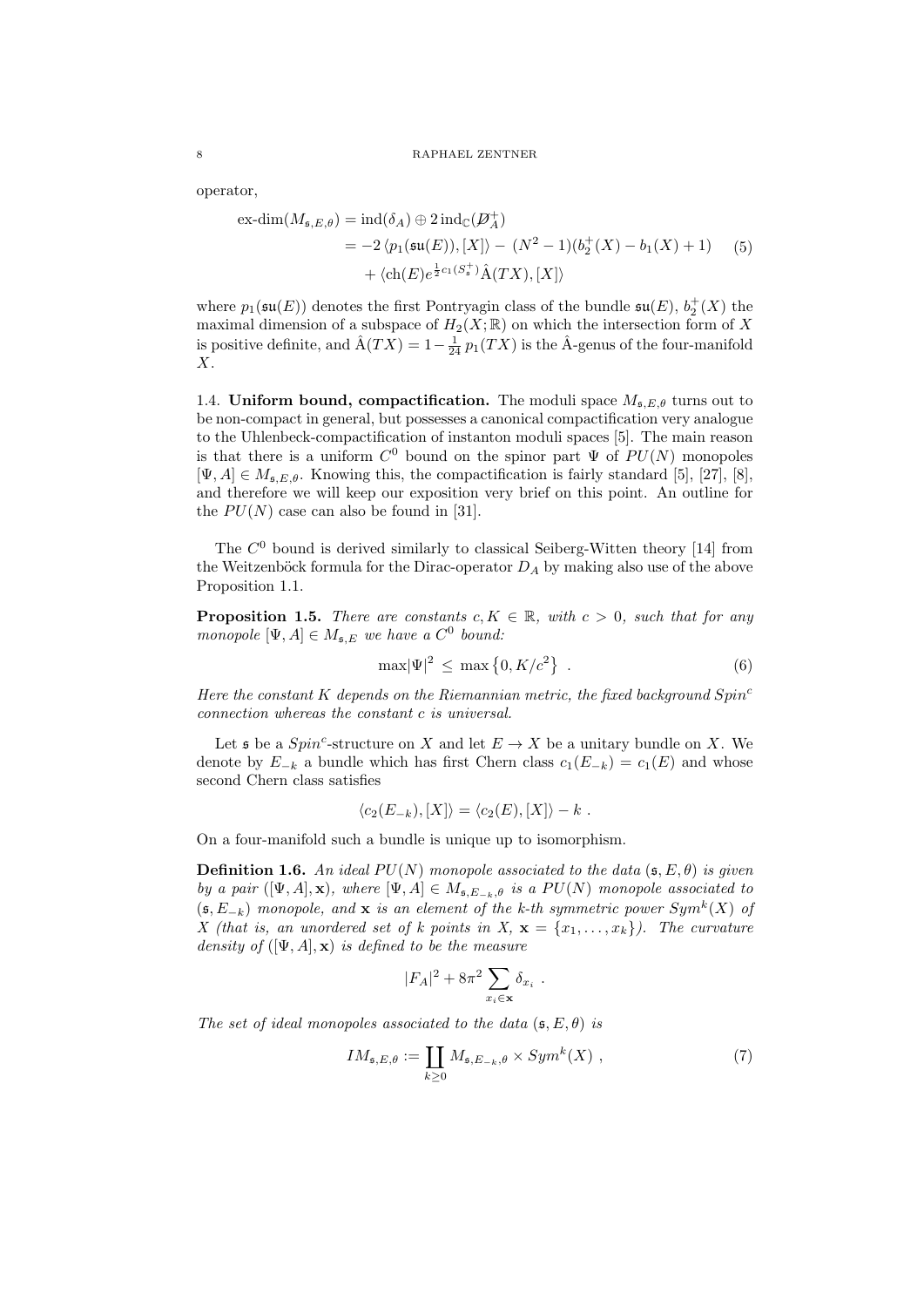which is endowed with a convenient topology [5], [27]. Rougly speaking, in this topology a sequence in the main stratum  $[\Psi_n, A_n]$  converges to a point  $([\Phi, B], \mathbf{x}) \in$  $M_{\mathfrak{s},E_{-k},\theta}\times Sym^k(X)$  if the sequence of measures  $|F_{A_n}|^2vol$  converges to the measure given by  $|F_B|^2 vol + 8\pi^2 \sum_{x_i \in \mathbf{x}} \delta_{x_i}$ , and if  $\Psi_n$  converges to  $\Phi$  in the complement of  $x$  in  $X$ . The main result is then:

**Theorem 1.7.** (Compactness-Theorem) The closure of  $M_{\mathfrak{s},E,\theta}$  inside the space of ideal monopoles  $IM_{\mathfrak{s},E,\theta}$  is compact.

1.5.  $U(n)$  monopoles. We shall denote by  $\mathscr{A}(E)$  the space of smooth unitary connections on E which is an affine space modelled on  $\Omega^1(X; \mathfrak{u}(E))$ . Here  $\mathfrak{u}(E)$  denotes the bundle of skew-adjoint endomorphisms of E. We define our configuration of  $U(n)$  monopoles to be the space

$$
\mathscr{C}_{\mathfrak{s},E} := \Gamma(X;W^+_{\mathfrak{s},E}) \times \mathscr{A}(E) .
$$

We denote by  $\mathscr G$  the group of *unitary* automorphisms of  $E$  (and not just of determinant 1, as for  $PU(N)$  monopoles); it is the 'gauge group' of our problem. The space  $\mathscr{B}_{\mathfrak{s},E}$  is defined to be the configuration space up to gauge, i.e. the quotient space  $\mathscr{C}_{\mathfrak{s},E}/\mathscr{G}$ .

For a configuration  $(\Psi, A) \in \mathscr{C}_{\mathfrak{s},E}$  the  $U(n)$ -monopole equations with parameter  $\tau \in [0,1]$  and perturbation  $\eta \in \Omega^2_+(X;\mathbb{R})$  read

$$
\mathcal{D}_A^+ \Psi = 0
$$
  

$$
\gamma(F_A^+) - \mu_{0,\tau}(\Psi) = \gamma(\eta) \text{ id}.
$$
 (8)

Here  $F_A$  designs the curvature of the connection A and  $F_A^+$  its selfdual part.

**Remark.** Notice that the curvature equation of  $(8)$  splits according to the Lie algebra decomposition  $\mathfrak{u}(n) = \mathfrak{su}(n) \oplus i\mathbb{R}$  into two equations:

$$
\gamma((F_A^+)_0) - \mu_{0,0}(\Psi) = 0
$$
  

$$
\gamma(F_{det(A)}^+) - \text{tr}\,\mu_{0,1}(\Psi) = n\,\gamma(\eta) .
$$

Therefore we see that the  $U(n)$  monopole equation is in fact a coupled equation in the following sense: A solution  $(A, \Psi)$  is a  $PU(n)$  monopole associated to the 'parameter'  $\theta = det(A)$ , so that  $(det(A), \Psi)$  solves some sort of 'perturbed  $U(1)$ anti-self-duality equation'

As above, the left hand side of the above equations can be seen as a map  $\mathscr{F}_\tau$ from the configuration space  $\mathscr{C}_{\mathfrak{s},E}$  to the space  $\Gamma(X;W^-_{\mathfrak{s},E}) \times \Gamma(X;\mathfrak{su}(S^+_{\mathfrak{s}}) \otimes \mathfrak{u}(E)).$ This map is equivariant with respect to the gauge group  $\mathscr G$ . The moduli space is then defined to be the space of solutions to the monopole equations modulo gauge:

$$
M_{\mathfrak{s},E}(\tau,\eta) := \{ [\Psi, A] \in \mathscr{B}_{\mathfrak{s},E} | \mathscr{F}_{\tau}(\Psi, A) = (0, \gamma(\eta)) \}.
$$

Again, there is an elliptic deformation complex associated to a solution these  $U(n)$  monopole equations. The 'expected dimension' of the moduli space is given by the following formula, compare formula (9) above:

$$
\operatorname{ex-dim}(M_{\mathfrak{s},E}(\tau,\eta)) = -2 \langle p_1(\mathfrak{su}(E)), [X] \rangle - n^2(b_2^+(X) - b_1(X) + 1) + \langle ch(E)e^{\frac{1}{2}c_1(S_{\mathfrak{s}}^+)}\hat{A}(TX), [X] \rangle.
$$
\n(9)

There is also an Uhlenbeck-compactification of the moduli space  $M_{\mathfrak{s},E}(\tau,\eta)$  that is stated identically to that of the  $PU(N)$  monopole moduli space  $M_{\mathfrak{s},E,\theta}$  in section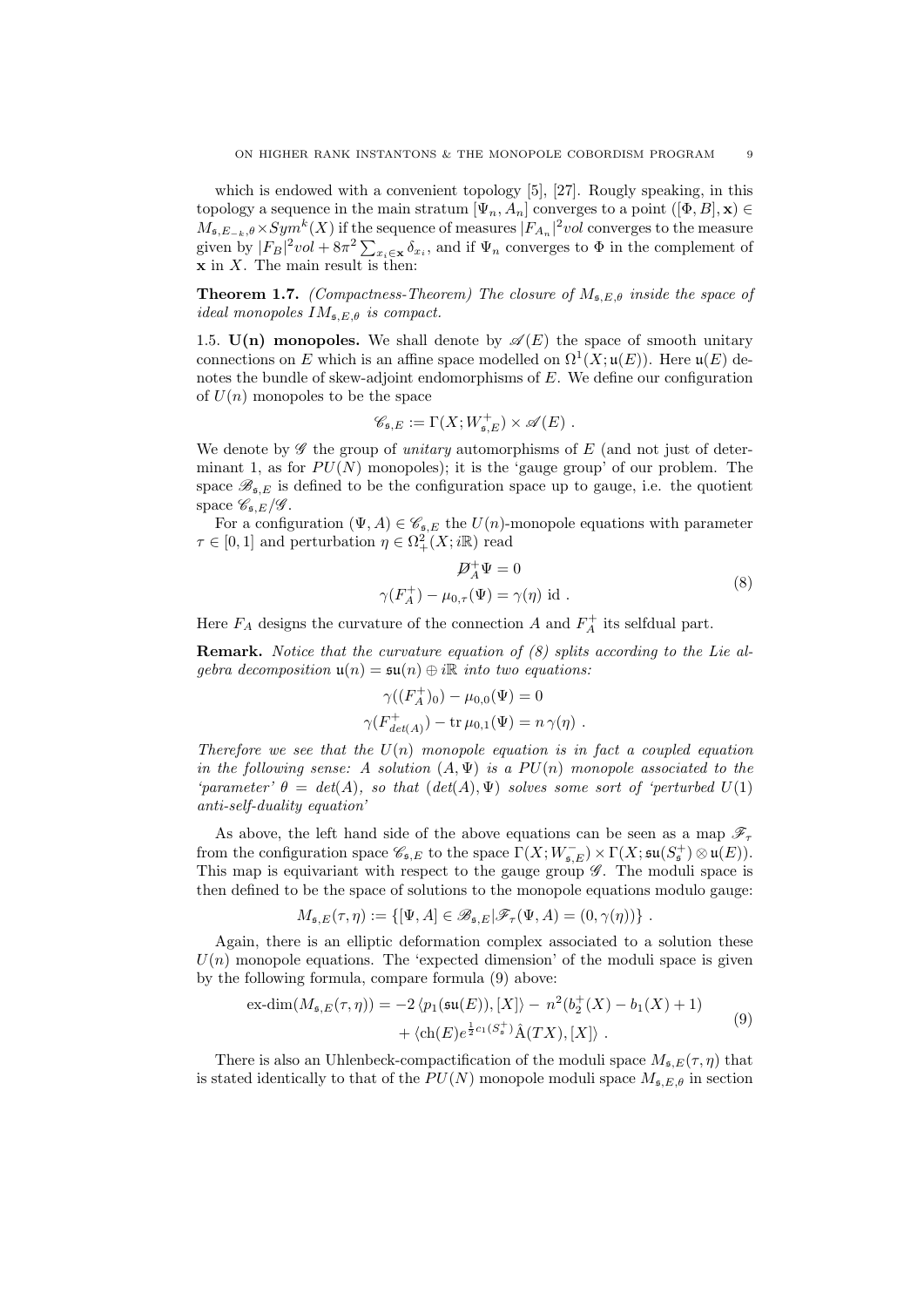#### 10 RAPHAEL ZENTNER

1.4 above. In particular, the lower strata still contain bundles  $E_{-k}$  with the same first Chern class as E.

## 2. The circle-action and its fixed-point set, relations to  $U(N)$ -MONOPOLES

There is a circle-action on the configuration space modulo gauge  $\mathscr{B}_{\mathfrak{s},E,\theta}$  which is induced by multiplying spinors with complex numbers of unit norm. The fixed-point set of this circle-action obviously contains elements with zero spinor component, and the other elements are those which have a connection that splits up into the direct sum of two connections on proper subbundles on  $E$  and which have the spinor component being a section of one of these subbundles. The latter fixedpoint loci are naturally labelled by isomorphism classes of proper subbundles of E. We shall describe a way of parametrising these fixed point loci by picking a representative vector bundle for each isomorphism class. Next we restrict our considerations to the intersection of the fixed-point set with the moduli space of  $PU(N)$  monopoles: fixed-points with vanishing spinor are then simply anti-selfdual  $PU(N)$ - connections in E, whereas the other fixed-point loci are fibrations of moduli spaces of  $PU(n)$ -instantons in a summand F of E of rank n over moduli spaces of  $U(N - n)$ -monopoles in the complement  $F^{\perp}$  of F in E.

**Remark.** In this section both configuration spaces  $\mathscr{C}_{\mathfrak{s},E,\theta}$  and moduli spaces  $M_{\mathfrak{s},E,\theta}$ of  $PU(N)$  monopoles as configuration spaces  $\mathscr{C}_{\mathfrak{s},F}$  and moduli spaces  $M_{\mathfrak{s},F}$  of  $U(n)$ monopoles appear. We remind the reader that our distinction in the notation is by the fixed connection  $\theta$  in the determinant line bundle in the  $PU(N)$  situation.

2.1. Reductions and stabilisers of connections under the gauge group. Here we study the stabilisers of connections  $A \in \mathscr{A}_{\theta}(P_{E})$  under the action of the gauge group  $\mathscr{G}^0$ .

An element u of the gauge group  $\mathscr{G}^0$  acts on the set of connections A in  $\mathscr{A}_{\theta}(P_E)$ by the formula

$$
u(A) = A - (d_A u)u^{-1} ,
$$

where we consider u as section of the vector bundle  $\mathfrak{gl}(P_E)$ . The stabiliser of the connection A inside the gauge group  $G$  is the group of automorphisms which preserve A:

$$
\Gamma(A) = \{ u \in \mathcal{G}^0 \mid u(A) = A \}
$$

$$
= \{ u \in \mathcal{G}^0 \mid d_A u = 0 \}
$$

This group  $\Gamma(A)$  is a finite-dimensional compact Lie-group and can be seen as a closed Lie subgroup of  $Aut(E_x) \cong U(N)$  for any point  $x \in X$  if X ix connected.

Note that the stabiliser always contains the centre  $Z(G)$  of the structure group  $G, \Gamma(A) \supseteq Z(G)$ . In our case, the centre injects as

$$
Z(SU(N)) = \{ \lambda \text{ id}_E \mid \lambda^N = 1 \}
$$

**Definition 2.1.** The connection  $A \in \mathcal{A}_{\theta}(P_E)$  is called reducible if the stabiliser  $\Gamma(A)$  is different from the centre  $Z(SU(N))$ .

Suppose now that A is reducible and that  $d_A u = 0$ . We recall a standard result for normal endomorphisms of a Hermitian vector-bundle. An endomorphism  $u$  is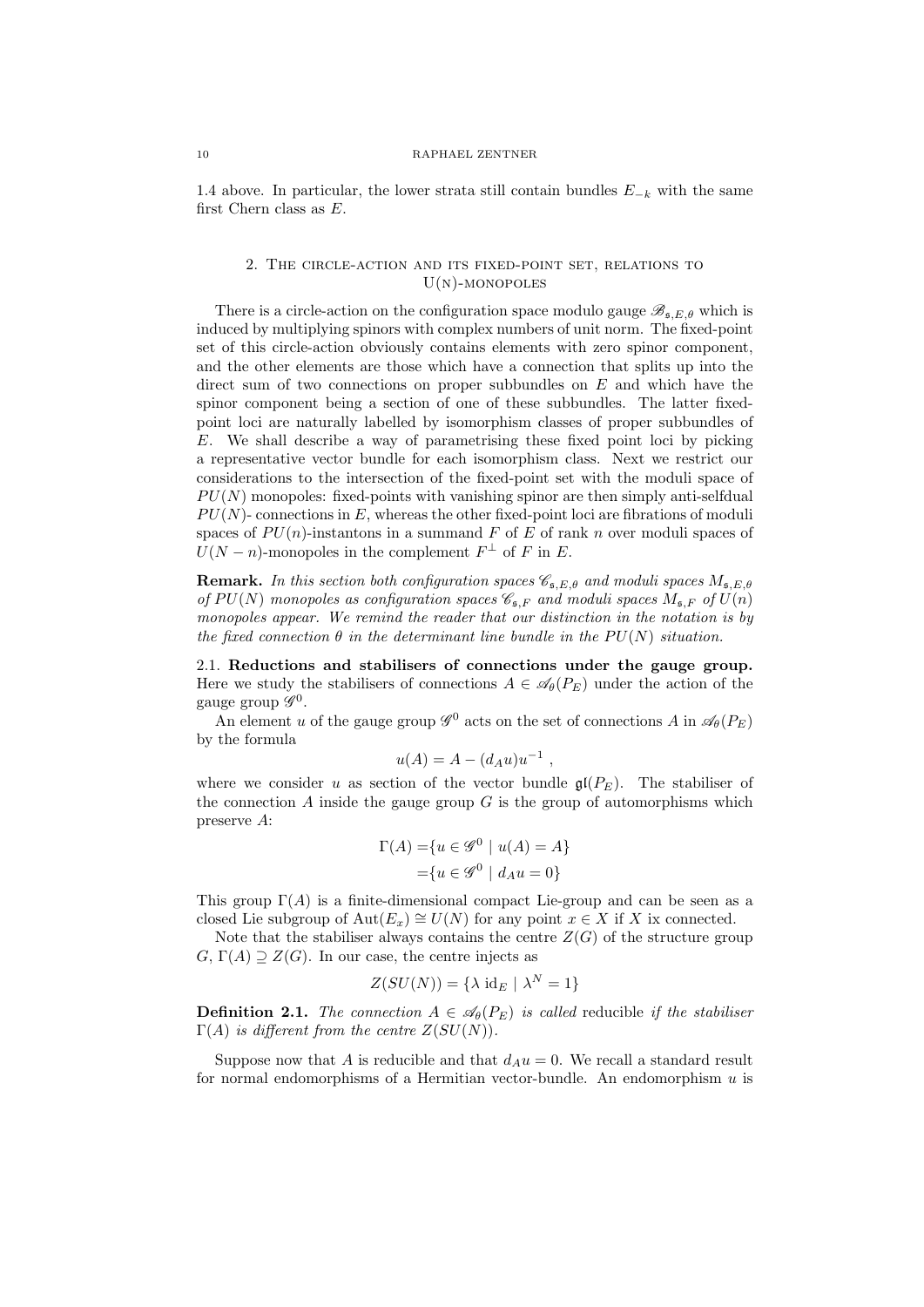called normal if  $uu^* = u^*u$ , where  $u^*$  is the adjoint endomorphism with respect to the Hermitian structure. The following lemma is easy to prove:

**Lemma 2.2.** Suppose the normal endomorphism  $u \in End(E)$  is A-parallel,  $d_A u =$ 0. Then its spectrum is constant and there is a A-parallel decomposition of  $E$  into subbundles

$$
E = \bigoplus_{\lambda \in Spec(u)} E_{\lambda} .
$$

Each summand  $E_{\lambda}$  is u-invariant, and we have  $u|_{E_{\lambda}} = \lambda id_{E_{\lambda}}$ . In other words, the  $E_{\lambda}$  are eigen-bundles of the endomorphism u.

 $\Box$ 

As a corollary one obtains that a connection A is reducible if and only if there is a proper subbundle  $F$  of  $E$  which is  $A$  - parallel. For, the latter condition clearly implies that  $A$  is reducible in our definition. On the other hand, if the stabiliser  $\Gamma(A)$  is strictly bigger than the centre  $Z(SU(N))$ , then by the preceding lemma there must be a A-parallel automorphism  $u \in \mathscr{G}^0$  which admits an eigenvalue which is not an  $N^{th}$  root of one, and therefore there must be such an A-parallel subbundle.

2.2. Stabiliser of a configuration under the gauge group. We define the stabiliser  $\Gamma(\Psi, A)$  of a configuration  $(\Psi, A) \in \mathscr{C}_{\mathfrak{s},E}$  to be the set

$$
\Gamma((\Psi, A)) = \{u \in \mathscr{G}^0 \mid u(\Psi, A) = (\Psi, A)\}
$$
  
=  $\{u \in \mathscr{G}^0 \mid u(\Psi) = \Psi, \quad d_A u = 0\}$ .

**Definition 2.3.** The subset  $\mathscr{C}_{\mathfrak{s},E,\theta}^* \subseteq \mathscr{C}_{\mathfrak{s},E,\theta}$  (respectively  $\mathscr{C}_{\mathfrak{s},E,\theta}^{**}$ ) is defined to be the set of configurations  $(\Psi, A) \in \mathscr{C}_{\mathfrak{s},E,\theta}$  which has zero-dimensional stabiliser (respectively trivial stabiliser). The subset  $\mathscr{B}_{\mathfrak{s},E,\theta}^* \subseteq \mathscr{B}_{\mathfrak{s},E,\theta}$  is defined to be the subset  $\mathscr{C}^{*}_{\mathfrak{s},E,\theta}/\mathscr{G}^0 \subseteq \mathscr{B}_{\mathfrak{s},E,\theta}$ . The subset  $\mathscr{B}^{**}_{\mathfrak{s},E,\theta}$  is defined correspondingly.

It is easy to see that the stabiliser of a configuration  $(\Psi, A)$ , with  $\Psi$  non-vanishing and the connection A irreducible, is trivial. Furthermore, the configurations  $(\Psi, A)$ with  $\Psi \equiv 0$  and irreducible connection part A have stabilisers which are the finite group  $Z(SU(N))$ . These claims, as well as the following Proposition, follow easily from Lemma (2.2) in the section of reducible connections above.

**Proposition 2.4.** Suppose we have given a configuration  $(\Psi, A)$  with non-vanishing spinor  $\Psi$ , and the connection of the form  $A = A_1 \oplus A_2$  according to a A-parallel decomposition  $E = F \oplus F^{\perp}$ , with both  $A_1$  and  $A_2$  irreducible. Then its stabiliser is a finite (and thus zero-dimensional) group.

2.3. The circle action. We are given an  $S^1$ -action on the configuration space  $\mathscr{C}_{\mathfrak{s},E}$ given by the simple formula

$$
S^1 \times \mathscr{C}_{\mathfrak{s},E} \to \mathscr{C}_{\mathfrak{s},E}
$$

$$
(z, (\Psi, A)) \mapsto (z\Psi, A)
$$

Now as this action commutes with the action of the gauge group  $\mathscr{G}^0$ , we see that we get a well-defined action on the quotient,

$$
S^1 \times \mathscr{B}_{\mathfrak{s},E,\theta} \to \mathscr{B}_{\mathfrak{s},E,\theta}
$$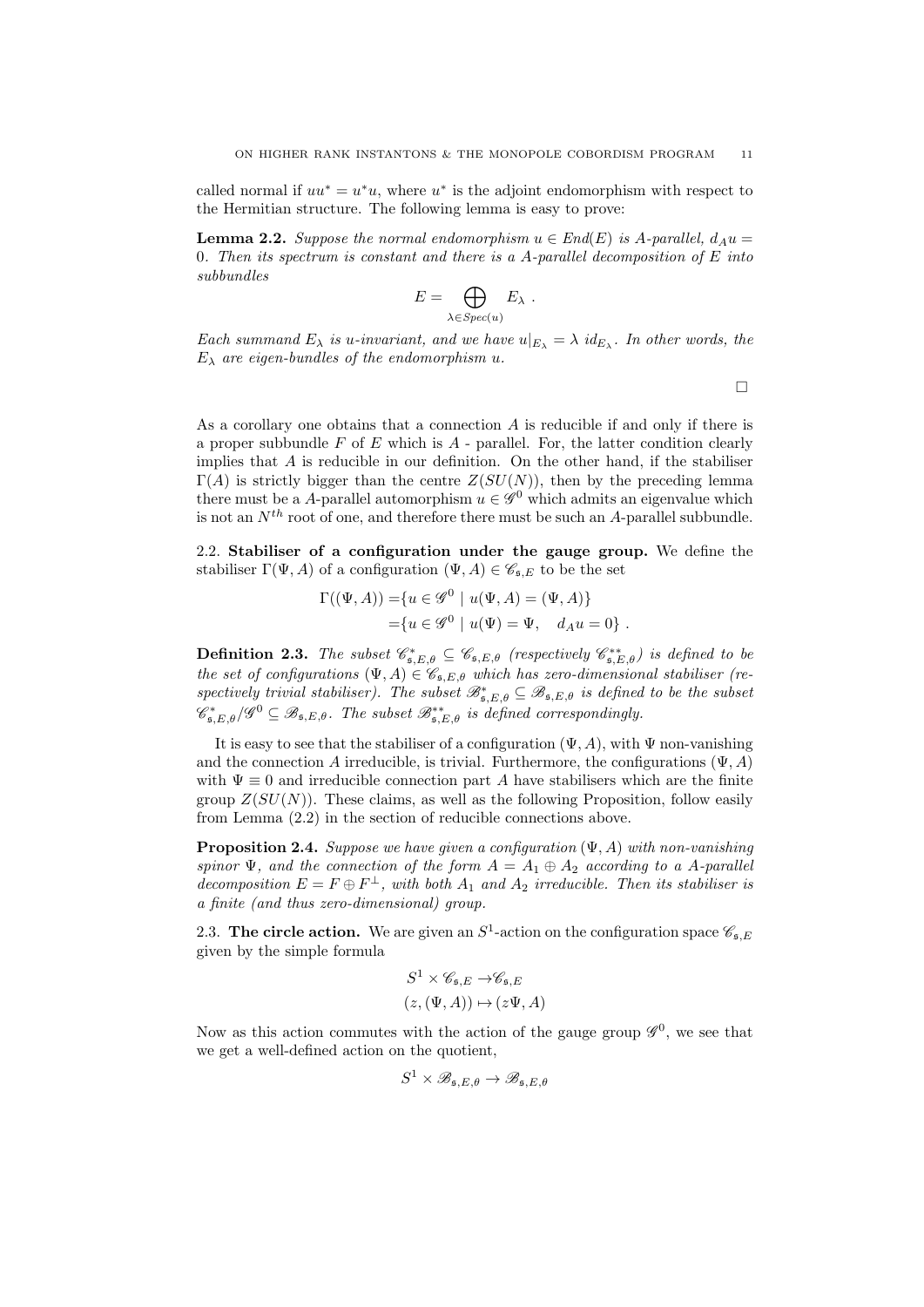The action is not effective. In fact if  $z^N = 1$  there is always a gauge-transformation u with  $u(\Psi, A) = (z\Psi, A)$ , that is  $[\Psi, A] = [z\Psi, A]$ , because  $Z(SU(N)) \subseteq \Gamma(A)$ . Therefore we define

$$
r(z,[\Psi,A]):=\left[z^{1/N}\Psi,A\right] .
$$

In this formula  $z^{1/N}$  is any  $N^{th}$  root of 1, the equvialence class  $[z^{1/N}\Psi, A]$  does not depend on the particular choice.

**Remark.** Suppose we had chosen as gauge-group  $\mathscr{G}^0$  the group of unitary bundleautomorphisms of E which fix the connection  $\theta$  only, that is, the larger group of unitary automorphisms with constant determinant. Then the same action on  $\mathscr{C}_{\epsilon, E, \theta}$ would have introduced the trivial  $S^1$ -action on  $\mathscr{B}_{\mathfrak{s},E,\theta}$ . This justifies our choice of the gauge group  $\mathscr{G}^0$  as  $\Gamma(SU(E)).$ 

**Lemma 2.5.** Suppose there exists some  $z_0 \in S^1$  with  $z_0 \neq 1$  such that  $[z_0^{1/N} \Psi, A] =$  $[\Psi, A]$ . Then for any  $z \in S^1$  we have

$$
[z\Psi, A] = [\Psi, A] .
$$

Thus an element  $[\Psi, A]$  is a fixed-point of the circle-action if and only if it is left fixed by some non-trivial element  $z_0 \in S^1$  under the action r.

The proof, using Lemma 2.2, is left to the reader.  $\Box$ 

Using the above Lemma 2.2 again we deduce the following simple criterion for fixed-points under the action  $r$  above:

**Proposition 2.6.** A configuration up to gauge  $[\Psi, A] \in \mathscr{B}_{\mathfrak{s},E,\theta}$  is contained in the fixed point set of the action  $r$  if and only if for some (or equivalently, for any) representative  $(\Psi, A)$  we have one of the following (possibly both):

- (1) There is a non-trivial A-parallel orthogonal decomoposition  $E = \bigoplus E_i$  and the spinor is a section of one of  $S^+_{\mathfrak{s}} \otimes E_i$
- (2) The spinor vanishes  $\Psi \equiv 0$ .

Further down we will see that if we impose in addition the monopole equations the spinor component of a fixed point  $[\Psi, A]$  will automatically lie in a proper summand  $S^+ \otimes E_i$  as soon as the connection A is reducible.

2.4. The  $S^1$ -fixed point set inside the configuration space modulo gauge, and parametrisations. First we will describe the fixed-point set of the  $S<sup>1</sup>$ -action inside  $\mathscr{B}_{\epsilon,EA}$ . In the above Proposition 2.6 we saw that these are related to proper subbundles of E. However, two subbundles which are mapped into each other by gauge transformations, i.e. automorphisms of E, should be considered equivalent. This equivalence of subbundles might be called 'ambiently isomorphic', but it is easy to see that two subbundles of  $E$  are ambiently isomorphic if and only if they are isomorphic as abstract bundles. This even holds for prescribed determinant. For the further work, especially for describing the intersection of the fixed point set with the moduli space, it turns out useful to fix representatives  $F \in [F]$  for each such isomorphism class. This yields to a 'parametrisation' of each component of the fixed point set which is determined by the isomorphism class  $[F]$ .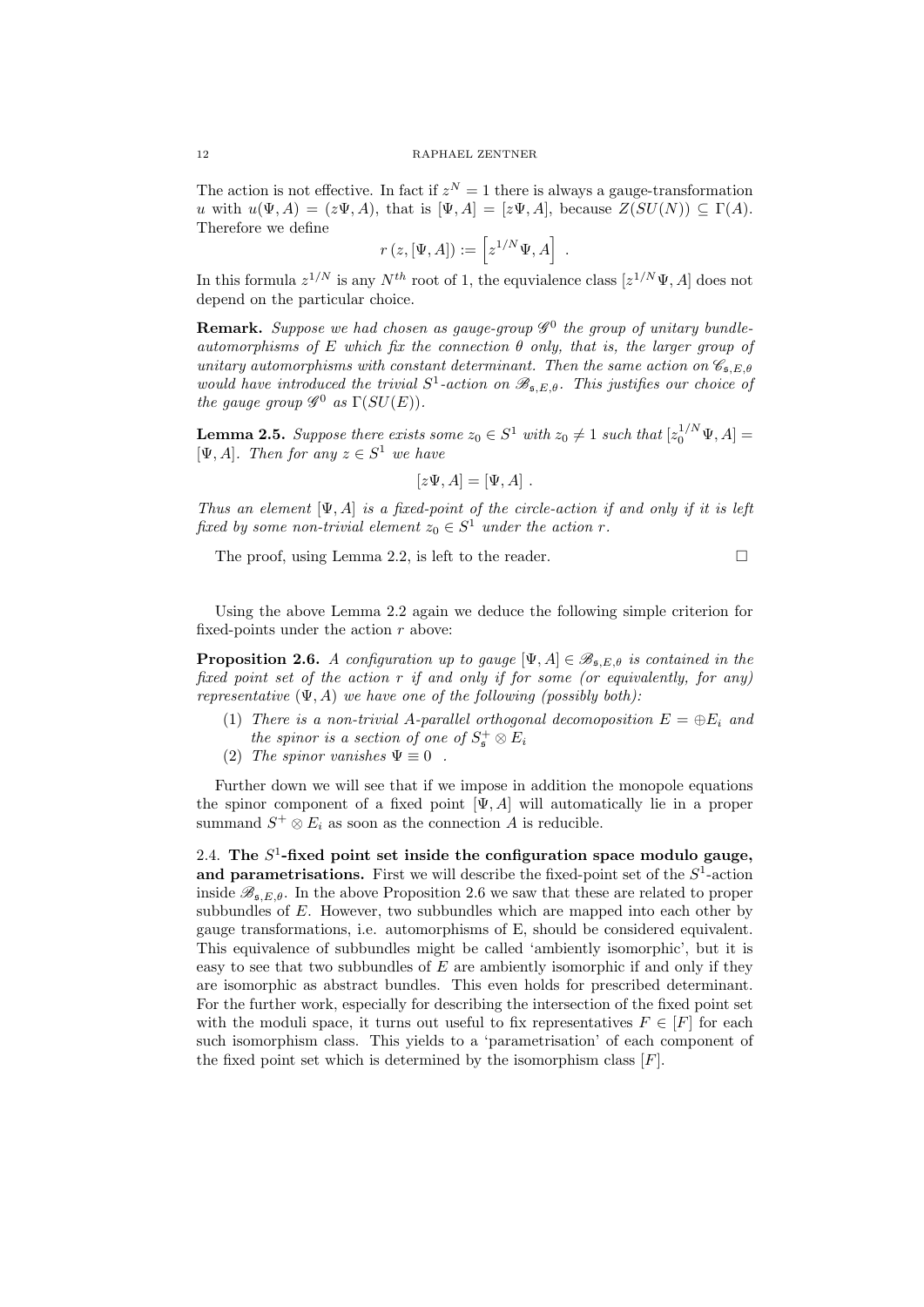**Definition 2.7.** Let F be a proper summand of the unitary bundle  $E$ . We define the set  $\mathscr{B}_{\mathfrak{s},E,\theta}^{[F]}$  to be the set of all elements  $[\Psi,A]\in\mathscr{B}_{\mathfrak{s},E,\theta}$  such that for some representative  $(\Psi, A)$  there exists a A-parallel decomposition  $E = F \oplus F^{\perp}$  with  $\Psi \in \Gamma(X, S^+_{\mathfrak{s}} \otimes F).$ 

By Proposition 2.6 the space  $\mathscr{B}_{\mathfrak{s},E,\theta}^{[F]}$  is contained in the  $S^1$ -fixed point set  $\mathscr{B}_{\mathfrak{s},E,\theta}^{S^1}$ . Another subset of the fixed point set is given by the space  $\mathscr{B}_{\mathfrak{s},E}^{\equiv 0}$  defined as the subspace of elements  $[\Psi, A] \in \mathscr{B}_{\mathfrak{s},E,\theta}$  with vanishing spinor component,  $\Psi \equiv 0$ .

The above Proposition 2.6 gives then the following description of the fixed point set of the  $S^1$  - action r:

**Proposition 2.8.** The  $S^1$ -fixed point set  $\mathscr{B}_{\mathfrak{s},E,\theta}^{S^1}$  is given as the union

$$
\left(\bigcup_{[F]\subseteq E} \mathscr{B}_{\mathfrak{s},E,\theta}^{[F]}\right)\ \bigcup\ \mathscr{B}_{\mathfrak{s},E,\theta}^{\equiv 0}\ .
$$

Here the first union is taken over all isomorphism classes of proper subbundles of E.

We should point out as well that the different components  $\mathscr{B}_{\mathfrak{s},E,\theta}^{[F]}$  may a priori intersect each other or the fixed-point component of vanishing spinor  $\mathscr{B}_{\mathfrak{s},E,\theta}^{\equiv 0}$ . We would also like to remark that for rank strictly higher than 2 we may always have infinitely many such isomorphism classes of proper subbundles  $[F]$  of  $E$ , even for definite intersection form.

In order to have a convenient description of the set  $\mathscr{B}_{\mathfrak{s},E,\theta}^{[F]}$  it seems natural to fix an actual proper subbundle  $F$  for each isomorphism class  $[F]$ . Hence the following definition:

**Definition 2.9.** We define the configuration space relative to the splitting  $E =$  $F \oplus F^{\perp}$  as the following set:

$$
\mathscr{C}_{\mathfrak{s},E,\theta}^{F \oplus F^{\perp}} := \{ (\Psi, A_1, A_2) \in \Gamma(S_{\mathfrak{s}}^+ \otimes F) \times \mathscr{A}(F) \times \mathscr{A}(F^{\perp}) \mid det(A_1) \otimes det(A_2) = \theta \}
$$

Correspondingly, the group of unitary automorphisms with determinant 1 respecting the splitting  $E = F \oplus F^{\perp}$  is defined to be

$$
\mathscr{G}_{F \oplus F^{\perp}}^{0} := \left\{ (u_1, u_2) \in \Gamma(U(F)) \times \Gamma(U(F^{\perp})) \middle| \det(u_1) \cdot \det(u_2) = 1 \right\}
$$

As usually, we denote the quotient by:

$$
\mathscr{B}_{\mathfrak{s},E,\theta}^{F \oplus F^{\perp}} := \mathscr{C}_{\mathfrak{s},E,\theta}^{F \oplus F^{\perp}} / \mathscr{G}_{F \oplus F^{\perp}}^0.
$$

It is then easy to see that this yields a well-defined map

$$
i_F: \mathscr{B}_{\mathfrak{s},E,\theta}^{F \oplus F^{\perp}} \to \mathscr{B}_{\mathfrak{s},E,\theta}^{[F]}
$$

$$
[\Psi, A_1, A_2] \mapsto [\Psi, A_1 \oplus A_2].
$$

This map is easily seen to be always surjective. However, it fails to be injective in general. Nonetheless, on a dense subset of  $\mathscr{B}^{F \oplus F^{\perp}}_{\mathfrak{s},E}$  it is, as we shall show next. We will think of the map  $i_F$  as a 'parametrisation' of the fixed-point set component  $\mathscr{B}_{\mathfrak{s},E}^{[F]}.$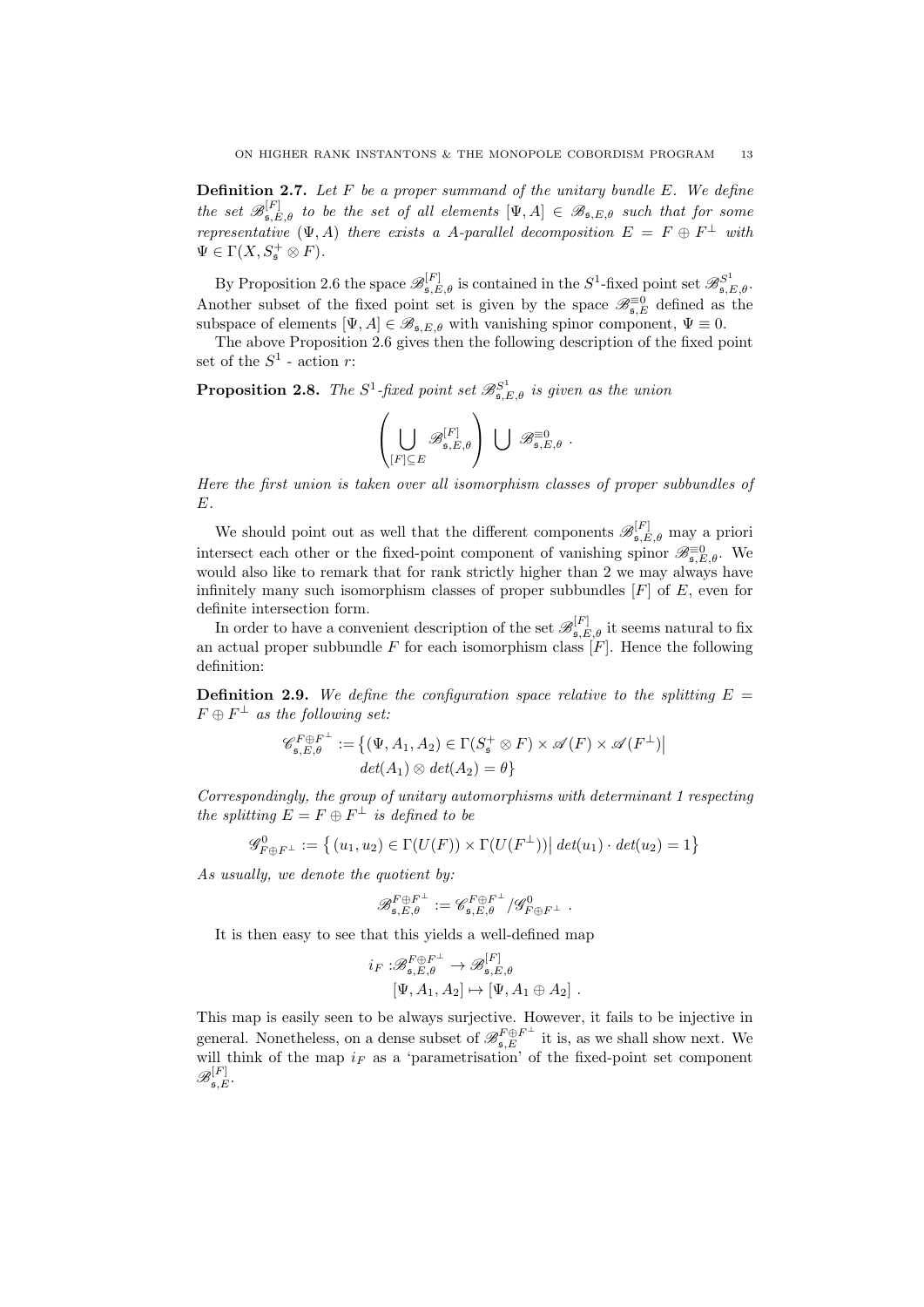As before, let us denote by  $\mathscr{B}_{\mathfrak{s},E}^{*F\oplus F^{\perp}}$  and by  $\mathscr{B}_{\mathfrak{s},E}^{*F^{\perp}}$  the configurations which have finite-dimensional stabiliser in their groups  $\mathscr{G}^0$  respectively  $\mathscr{G}^0_{F \oplus F^\perp}$ . Further, we denote by  $\mathscr{B}_{\mathfrak{s},E,\theta}^{*,irr} F^{\oplus F^{\perp}}$  the subset of  $\mathscr{B}_{\mathfrak{s},E,\theta}^{*,F^{\oplus F^{\perp}}}$  consisting of elements  $[\Psi, A_1, A_2]$ with non-vanishing spinor,  $\Psi \neq 0$ , and both connections  $A_1$  and  $A_2$  irreduible. By the way,  $(\Psi, A_1, A_2)$  has zero-dimensional stabiliser in  $\mathscr{G}^0_{F \oplus F^{\perp}}$  if and only if  $(\Psi, A_1 \oplus A_2)$  does so in  $\mathscr{G}^0$ . Now we can state the following:

**Proposition 2.10.** Restriction of the map  $i_F$  yields an injective map

$$
i_F: \ \mathscr{B}_{\mathfrak{s},E,\theta}^{*,irr\ F\oplus F^\perp} \to \ \mathscr{B}_{\mathfrak{s},E,\theta}^{* \ \left[ F \right]}
$$

from the subset  $\mathscr{B}_{\mathfrak{s},E,\theta}^{*,irr}$   $^{F\oplus F^{\perp}}$  of configurations, up to gauge, with zero-dimensional stabilisers inside  $\mathscr{G}_{F \oplus F^{\perp}}^0$  and irreducible connections, into the fixed-point set component  $\mathscr{B}_{\mathfrak{s},E,\theta}^{*}[F]$  of configurations, up to gauge, with zero-dimensional stabilisers inside  $\mathscr{G}^0$  .

*Proof:* For simplicity we note i instead of  $i_F$ . Suppose we have elements  $[\Psi, A_1, A_2]$ ,  $[\Phi, B_1, B_2] \in \mathscr{B}_{\mathfrak{s},E,\theta}^{*,irrF \oplus F^{\perp}}$  such that  $i([\Psi, A_1, A_2] = i[\Phi, B_1, B_2]$ . This is equivalent to saying that there is a gauge transformation  $u \in \mathscr{G}^0$  such that

$$
u(\Psi) = \Phi
$$
  

$$
u(A_1 \oplus A_2) = B_1 \oplus B_2.
$$

The second equation implies that u is an  $(A_1 \oplus A_2) \otimes (B_1 \oplus B_2)^*$ -parallel endomorphism of  $E$ . Let us write  $u$  in the form

$$
\begin{pmatrix} u_{11} & u_{12} \ u_{21} & u_{22} \end{pmatrix}
$$

according to the splitting  $E = F \oplus F^{\perp}$ . Injectivity will follow if we have  $u_{12} = 0$ and  $u_{21} = 0$ . It is enough to show just  $u_{21} = 0$ , as the other equation will follow from the fact that u is unitary. We find that the morphism  $u_{11}$  is  $B_1 \otimes A_1^*$ -parallel, the morphism  $u_{12}$  is  $B_1 \otimes A_2^*$ -parallel, the morphism  $u_{21}$  is  $B_2 \otimes A_1^*$ -parallel, and the morphism  $u_{22}$  is  $B_2 \otimes A_2^*$ -parallel.

Now all the connections  $A_i$ ,  $B_i$ ,  $i = 1, 2$  are unitary connections. Therefore the fact that, for instance,  $u_{12}$  is  $B_1 \otimes A_2^*$ -parallel implies that the adjoint  $u_{12}^*$  is  $A_2 \otimes B_1^*$ parallel. As a consequence, the endomorphism  $u_{21}^* u_{21}$  of F is  $A_1 \otimes A_1^*$ -parallel, and the endomorphism  $u_{12}^* u_{12}$  of  $F^{\perp}$  is  $A_2 \otimes A_2^*$ -parallel. By the hypothesis  $A_1$  and  $A_2$  are irreducible, so that the above Lemma 2.2 implies that there are constants  $\xi, \zeta \in \mathbb{C}$  with

$$
u_{21}^* u_{21} = \xi \mathrm{id}_F
$$
  

$$
u_{12}^* u_{12} = \zeta \mathrm{id}_{F^\perp}.
$$

We have to show now that under our hypothesis  $\xi = 0$  or  $\zeta = 0$ , implying then that  $u_{21} = 0$  respectively  $u_{12} = 0$ . But if we had  $\xi \neq 0$ , then  $u_{21}$  is injective at each point  $x \in X$ . By the hypothesis we get that  $\Psi \neq 0$ , and therefore we would have a non-trivial section  $u_{21}(\Psi) \in S^+_{\mathfrak{s}} \otimes F^{\perp}$ . However, we have  $u(\Psi) = \Phi$ , where  $\Phi$  is a section of  $S^+$   $\otimes$  F, so that this would yield a contradiction. Therefore  $\xi = 0$  and as a consequence  $u_{21} = 0$  and  $u_{12} = 0$ .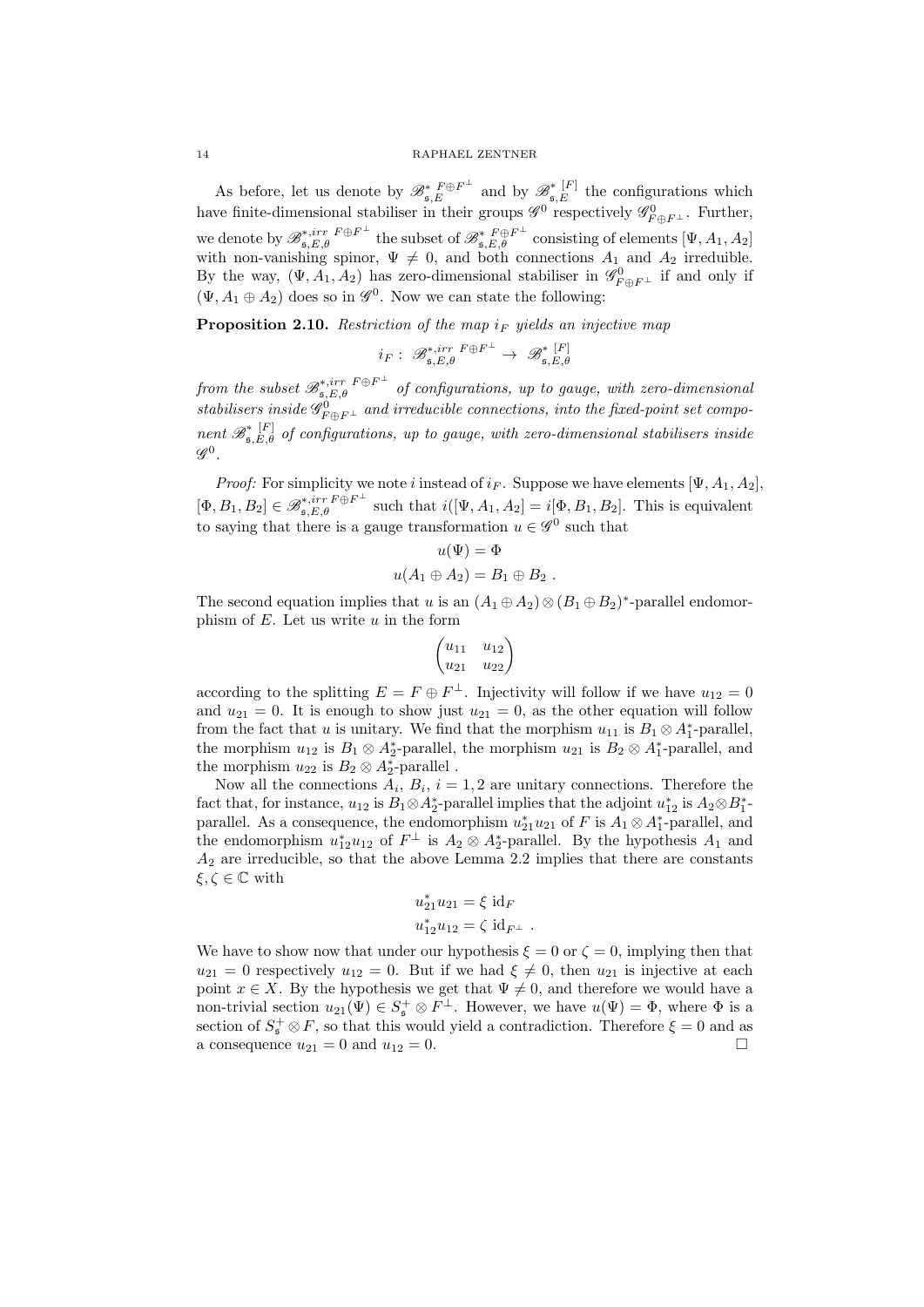Next we shall discuss a canonical fibering of the configuration space up to gauge respecting the proper decomposition  $E = F \oplus F^{\perp}$  that we have introduced above. Let us denote now by  $\mathscr{G}_{F}^{0}$  the group of special unitary automorphisms of the unitary bundle F on X, that is  $\mathscr{G}_F^0 = \Gamma(X, SU(F))$ . So, with this notation,  $\mathscr{G}_E^0$  is the gauge group we have until now denoted by the letter  $\mathscr{G}^0$ . On the other hand, we shall denote by  $\mathscr{G}_F$  the group of unitary automorphisms of F, that is,  $\mathscr{G}_F = \Gamma(X, U(F)).$ 

Lemma 2.11. We have an exact sequence of groups given by

$$
1 \to \mathscr{G}_{F^\perp}^0 \xrightarrow{i} \mathscr{G}_{F \oplus F^\perp}^0 \xrightarrow{j} \mathscr{G}_F \to 1.
$$

Here the morphisms are given by  $i(u_2) = (id_F, u_2)$  and  $j((u_1, u_2)) := u_1$ .

*Proof:* The only non-trivial point is the surjectivity of the morphism  $i$ . Indeed, for a given gauge transformation  $u_2 \in \mathscr{G}_F$  we have to find some automorphism  $u_1 \in \mathscr{G}_{F^\perp}$  such that  $\det(u_1) \cdot \det(u_2) = 1$ . So we have to find an automorphism of  $F^{\perp}$  with prescribed determinant  $\det(u_2)^{-1}$ . That this is indeed possible follows from obstruction theory [25] [18].  $\square$ 

We shall introduce some new notation now. Given a Hermitian vector bundle F on X we shall denote by  $P_F$  its associated frame bundle, a principal bundle of structure group  $U(n)$ , where n is the rank of F. Let us denote by  $\mathscr{A}_{PU}(F)$  the affine space of connections in the associated  $PU(n)$ -bundle  $P_F \times_{\pi} PU(n)$ , where  $\pi$  is the natural projection  $U(n) \to PU(n)$ . Note that in the case that  $n = rank(F) = 1$ the bundle  $P_F \times_{\pi} PU(n)$  is the trivial principal bundle with structure group the trivial group, and both  $\mathscr{A}_{PU}(F)$  and  $\mathscr{A}_{PU}(F)/\mathscr{G}_{F}^{0}$  consist of a single point.

**Definition 2.12.** We shall denote by  $\mathscr{B}_F^{PU}$  the set of all  $PU(n)$ -connections  $A \in$  $\mathscr{A}_{F}^{PU}$  in the unitary bundle F up to the gauge group  $\mathscr{G}_{F}^{0}$  of special unitary automorphisms of the bundle F. Notice that up to specifying a connection  $\vartheta \in det(F)$  we have isomorphisms  $\mathscr{A}_F^{PU} \equiv \mathscr{A}_{\vartheta}(F)$  and likewise  $\mathscr{B}_F^{PU} \equiv \mathscr{B}_{\vartheta}(F)$ , with the notations of Section 1.

**Proposition 2.13.** Suppose the 4-manifold X is simply connected. Then we have a bijection

$$
h: \mathscr{B}_{\mathfrak{s},E,\theta}^{F \oplus F^{\perp}} \stackrel{\cong}{\to} \mathscr{B}_{\mathfrak{s},F} \times \mathscr{B}_{F^{\perp}}^{PU} [\Psi, A_1, A_2] \mapsto ([\Psi, A_1], [A_2]) .
$$

Proof: We leave the proof of this proposition to the reader and only notice that the simply-connectedness of X is used to ensure the existence of roots of  $U(1)$  valued functions on X. In fact some (non-canonical)  $(N - n)$  th root of  $det(u_1)$  will appear. For a complete proof see [31].

**Remark.** Without the assumption that  $X$  is simply-connected we can still show that we get a fibration  $\mathscr{B}^{F \oplus F^{\perp}}_{\mathfrak{s},E} \to \mathscr{B}^{U}_{\mathfrak{s},F}$  with standard fibre  $\mathscr{A}_{PU}(F^{\perp})/\mathscr{G}^{0}_{F^{\perp}}$ . The nontriviality of this fibration should be encoded in  $H_1(X,\mathbb{Z})$ . From now on, however, we shall suppose that our  $\mu$ -manifold X is simply connected.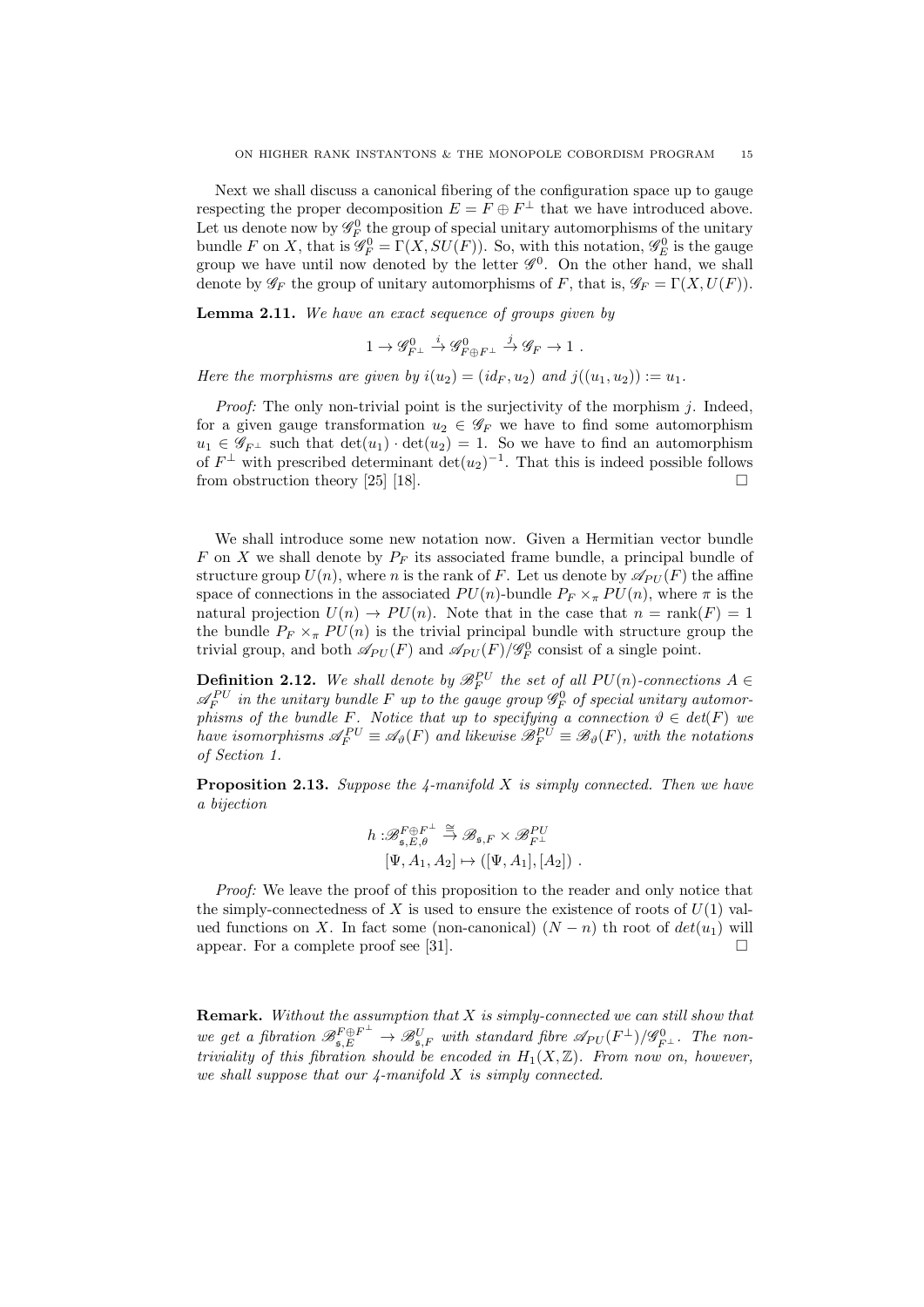2.5. The circle-action on the moduli space of  $PU(N)$ -monopoles. Until now our consideration of the  $S^1$ -action and its fixed point set was inside the configuration space up to gauge,  $\mathscr{B}_{\mathfrak{s},E,\theta}$ . Obviously, the moduli space of  $PU(N)$ -monopoles  $M_{\mathfrak{s},E,\theta} \subseteq \mathscr{B}_{\mathfrak{s},E,\theta}$  is invariant under the r-action,  $r(S^1, M_{\mathfrak{s},E}) \subseteq M_{\mathfrak{s},E}$ . All we have found out about the circle-action on  $\mathscr{B}_{\mathfrak{s},E,\theta}$  applies to the restriction of this action to the moduli space as well. However, there are more things we can say about the fixed-point set of the circle-action for this restriction. In particular, these fixed-point sets are naturally related to other moduli spaces. Obviously the intersection  $\mathscr{B}_{\mathfrak{s},E,\theta}^{\equiv 0} \cap M_{\mathfrak{s},E,\theta}$  consists of anti-self-dual connections in E. But also the intersection  $\mathscr{B}_{\mathfrak{s},E,\theta}^{[F]} \cap M_{\mathfrak{s},E,\theta}$  is parametrised by the product of the moduli space of  $U(n)$ -monopoles in F, with  $n = \text{rk}(F)$ , and the moduli space of anti-self-dual  $PU(N - n)$ -connections in  $F^{\perp}$ , as we shall see.

Proposition 2.6 above described the fixed-points of the circle-action on  $\mathscr{B}_{\mathfrak{s},E,\theta}$ , the configuration space modulo gauge. In particular the element  $[\Psi, A]$  lies in  $\mathscr{B}_{\mathfrak{s}, F}^{[F]}$  $,\mathfrak{s},E,\theta$ if and only if for a representative  $(\Psi, A)$  we have a (proper) A-parallel decomposition  $E = F \oplus F^{\perp}$ , and the spinor part  $\Psi$  is a section of  $S_{\mathfrak{s}}^+ \otimes F$ . This second condition becomes automatically satisfied if  $(\Psi, A)$  solve the  $PU(N)$  monopole equations:

**Proposition 2.14.** Suppose the configuration  $(\Psi, A)$  satisfies the  $PU(N)$ -Seiberg-Witten-equations  $(4)$  associated to the data  $(\mathfrak{s}, E)$ .

Suppose further that the connection A is reducible, and that  $E = \bigoplus E_i$  is a A-parallel orthogonal decomposition into proper subbundles, and that the base manifold X is connected. Then the spinor must be a section of one of the bundles  $S^+_{\mathfrak{s}} \otimes E_i$ .

*Proof:* Suppose the connection A splits into two connections  $A_1 \oplus A_2$  with respect to  $E = E_1 \oplus E_2$ . As an endomorphism of E the curvature  $F_A$  splits as

$$
F_A = \begin{pmatrix} F_{A_1} & 0 \\ 0 & F_{A_2} \end{pmatrix} .
$$

In other words, it is a section of  $\Lambda^2(T^*X) \otimes (\mathfrak{u}(E_1) \oplus \mathfrak{u}(E_2))$ . The trace-free part  $F_A$  is then a section of the bundle  $\Lambda^2(T^*X) \otimes ((\mathfrak{u}(E_1) \oplus \mathfrak{u}(E_2)) \cap \mathfrak{su}(E))$ . Therefore the curvature-equation of the  $PU(N)$ -monopole-equations implies that

$$
\mu_{0,0}(\Psi) \in \Gamma(X, \mathfrak{su}(S_{\mathfrak{s}}^+) \otimes ((\mathfrak{u}(E_1) \oplus \mathfrak{u}(E_2)) \cap \mathfrak{su}(E))) \ . \tag{10}
$$

Now decompose the spinor as  $\Psi = \Psi_1 + \Psi_2$ , where  $\Psi_i \in \Gamma(X, S^+_{\mathfrak{s}} \otimes E_i)$ . Recall that the quadratic map  $\mu_{0,0}$  is defined to be  $\mu_{0,0}(\Psi) = \mu_{0,0}(\Psi, \Psi)$ , where on the right we mean the bilinear map  $\mu_{0,0}$ . We get

$$
\mu_{0,0}(\Psi,\Psi) = \mu_{0,0}(\Psi_1,\Psi_1) + \mu_{0,0}(\Psi_1,\Psi_2) + \mu_{0,0}(\Psi_2,\Psi_1) + \mu_{0,0}(\Psi_2,\Psi_2).
$$

By the definition of  $\mu_{0,0}$  and by the above equation (10) we see that  $\mu_{0,0}(\Psi_1, \Psi_2)$  =  $\mu_{0,0}(\Psi_2, \Psi_1) = 0$ . Now from the fact that the bilinear map  $\mu_{0,0}$  is 'without zerodivisors' by the above Proposition 1.1 we see that in each fibre  $\Psi_1 = 0$  or  $\Psi_2 = 0$ . Suppose we have  $\Psi_1(x_0) \neq 0$  for some point  $x_0 \in X$ . As  $\Psi$  is continuous we must have  $\Psi \neq 0$  for all x in some neighbourhood U of  $x_0$ . Therefore  $\Psi_2 \equiv 0$  on U. However, the Dirac equation  $\mathcal{D}_A^+\Psi=0$  implies that  $\mathcal{D}_{A_1}^+\Psi_1=0$  and that  $\mathcal{D}_{A_2}^+\Psi_2=0$ , where the Dirac operator  $D_{A_i}^+ : \Gamma(X, S_s^+ \otimes E_i) \to \Gamma(X, S_s^- \otimes E_i)$  is defined to be the composition of  $\nabla_{A_i,B} : \Gamma(X, S^+_{\mathfrak{s}} \otimes E_i) \to \Omega^1(X, S^+_{\mathfrak{s}} \otimes E_i)$  with the Clifford-map  $\gamma: T^*X \otimes (S^+_{\mathfrak{s}} \otimes E_i) \to (S^-_{\mathfrak{s}} \otimes E_i)$ . But for each of these Dirac operators there is a unique continuation theorem for elements in its kernel by Aronaszajin's Theorem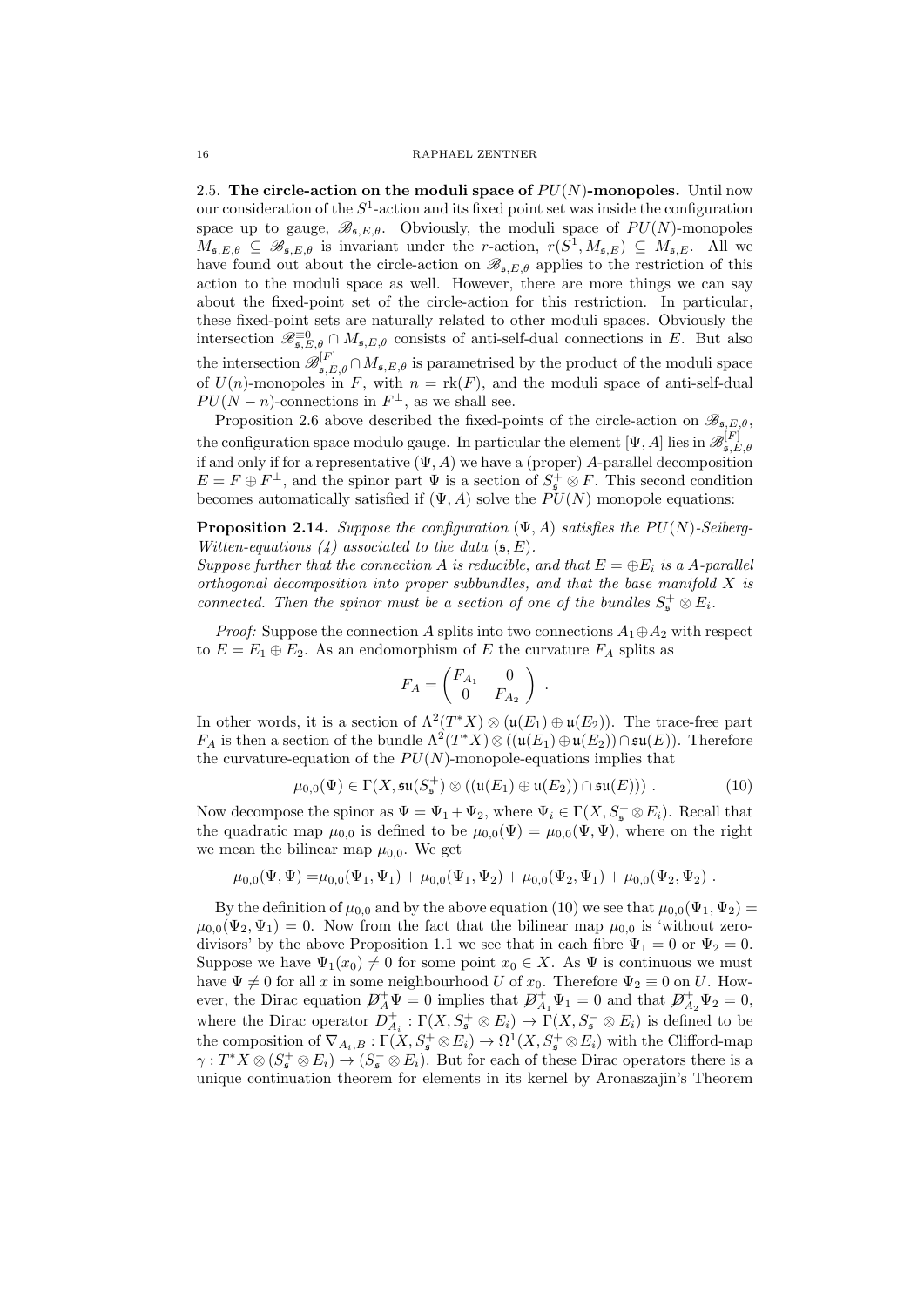[1]. Therefore, as  $\Psi_2 \equiv 0$  on U, it must vanish identically on X. The general case follows easily by iterating the same argument.

**Remark.** The  $S^1$ -action extends naturally to the Uhlenbeck-compactification

$$
\overline{M}_{\mathfrak{s},E,\theta} \ \subset \ IM_{\mathfrak{s},E,\theta} = \coprod_{k \geq 0} M_{\mathfrak{s},E_{-k},\theta} \times Sym^k(X)
$$

(with its above-defined topology).

Another important result is the following finiteness property of the fixed-point locus inside the (compactified) moduli space:

**Proposition 2.15.** Given the data  $(\mathfrak{s}, E)$  the respective moduli spaces  $M_{\mathfrak{s},E_{-k},\theta}$ ,  $k \geq 0$ , occuring in the definition of the Uhlenbeck compactification of  $M_{\mathfrak{s},E,\theta}$ , intersect the respective fixed point loci  $\mathscr{B}_{\mathfrak{s},E-k,\theta}^{[F]}$  only in finitely many isomorphism classes of proper summands [F] of E.

*Proof:* We will show that if  $[\Psi, A] \in M_{\mathfrak{s}, E} \cap \mathcal{B}_{\mathfrak{s}, E}^{[F]}$ , then  $c_1^{\mathbb{R}}(F)$  lies in a bounded set within  $H^2(X, \mathbb{R})$ , and  $\langle c_2(F), [X] \rangle \in \mathbb{Z}$  is bounded also. As  $c_1^{\mathbb{R}}(F)$  is in the image of the morphism  $H^2(X,\mathbb{Z}) \to H^2(X,\mathbb{R})$ , it will follow that  $c_1(F)$  lies in a finite set. The conclusion is then that only finitely many pairs  $(c_1, c_2) \in H^2(X, \mathbb{Z}) \times H^4(X, \mathbb{Z})$ can occur as first and second Chern-class of F. But on a closed oriented 4-manifold unitary bundles are classified, up to isomorphism, by their first and second Chern class.

Recall the Chern-Weil formulae for the image of the first and second Chern class inside  $H^*(X,\mathbb{R}) \cong H^*_{dR}(X)$ :

$$
c_1^{\mathbb{R}}(E) = \frac{-1}{2\pi i} \left[ \text{tr} F_A \right] ,
$$
  
\n
$$
c_2^{\mathbb{R}}(E) = \frac{-1}{4\pi^2} \left[ \frac{1}{2} \left( \text{tr} F_A \wedge \text{tr} F_A - \text{tr} (F_A \wedge F_A) \right) \right]
$$
  
\n
$$
= \frac{1}{2} \langle c_1(E)^2, [X] \rangle + \frac{1}{8\pi^2} \left( \|F_A^-\|_{L^2(X)}^2 - \|F_A^+\|_{L^2(X)}^2 \right) .
$$
\n(11)

The vector space  $H^2(X;\mathbb{R})$  is isomorphic to the space of harmonic 2-forms  $\mathscr{H}^2(X,g)$ . For each class  $[\omega] \in H^2(X;\mathbb{R})$  its harmonic representative  $\omega_g$  is minimising the  $L^2$  norm among all representatives of the same class. So if we give the space  $H^2(X; \mathbb{R})$  the inner product via its identification with  $\mathcal{H}^2(X,g)$  we see that a subset of  $H^2(X;\mathbb{R})$  is bounded if the  $L^2$  norms of a set of representative forms is bounded. Thus to bound the classes  $c_1(F) = [\text{tr} F_{A_1}]$  it is enough to bound the norms

$$
\|\text{tr}F_{A_1}\|_{L^2(X)}
$$

with  $A_1$  a connection on the summand F of E.

Now by the assumption that  $[\Psi, A] \in M_{\mathfrak{s}, E} \cap \mathscr{B}_{\mathfrak{s}, E}^{[F]}$  we have a connection A on E that reduces to  $A_1 \oplus A_2$  according to the splitting  $E = F \oplus F^{\perp}$ . We therefore get the decomposition

$$
F_A = \begin{pmatrix} F_{A_1} & 0 \\ 0 & F_{A_2} \end{pmatrix} .
$$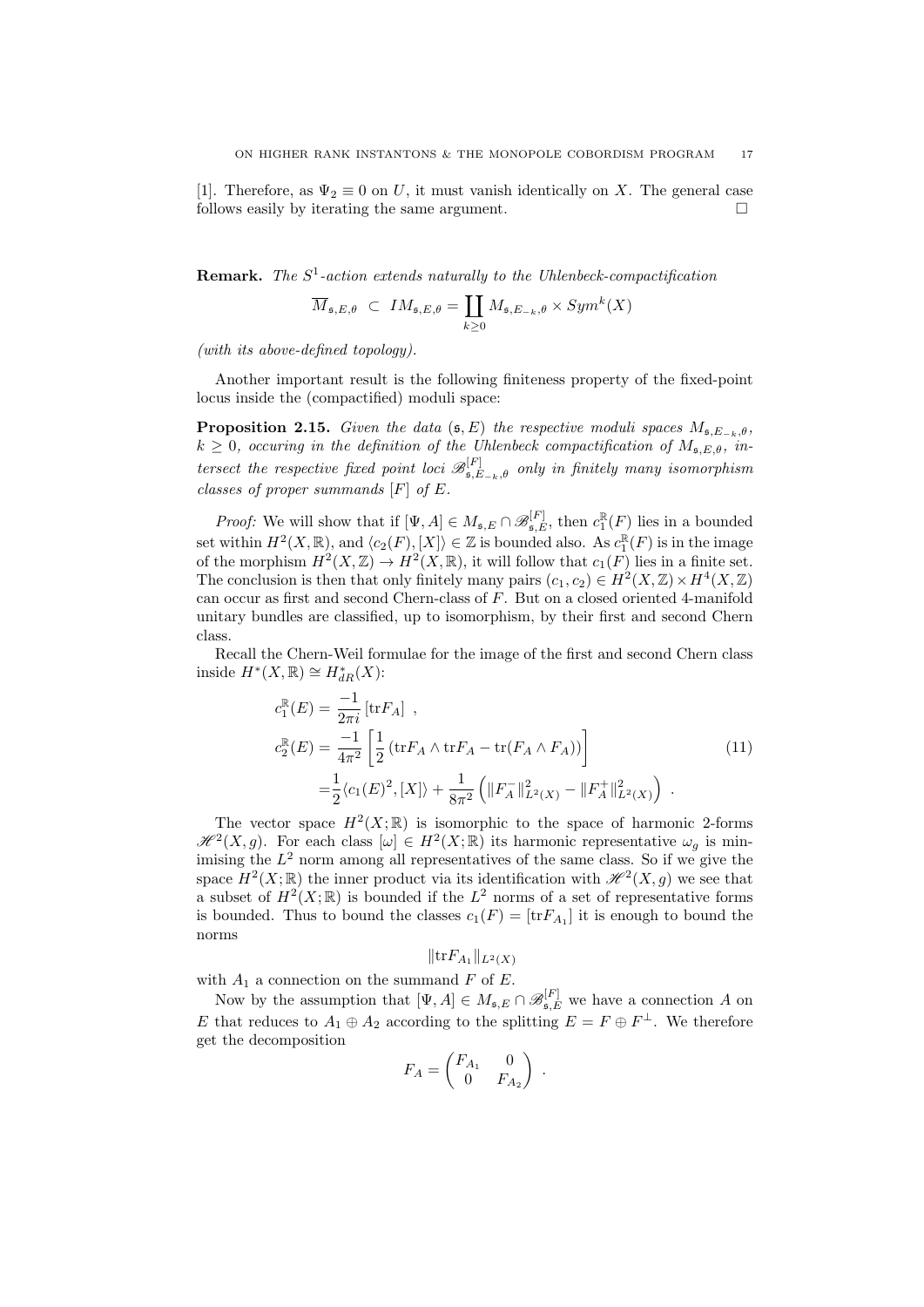In particular, we have bounds

$$
||\text{tr}F_{A_1}||_{L^2(X)} \leq ||\text{tr}F_A||_{L^2(X)},
$$
  

$$
||F_A^+||_{L^2(X)} \leq ||F_A^+||_{L^2(X)}
$$
  

$$
||F_{A_1}^-||_{L^2(X)} \leq ||F_A^-||_{L^2(X)}.
$$

However, by the  $PU(N)$  monopole equations (4), the a-prior bound (6), and the Chern-Weil formula for  $c_2$  we see that the quantities on the right hand sides are bounded given by expressions that depend on the metric  $g$ , the  $Spin<sup>c</sup>$  connection  $B$ and the connection  $\theta$  in the determinant line bundle, as well as on some constants related to the  $\mu$ -map and  $\gamma$ , so these are uniformly bounded on  $M_{\mathfrak{s},E,\theta}$ .

By the Chern-Weil formulae we therefore see that  $c_1(F)$  is uniformly bounded in  $H^2(X,\mathbb{R})$ , and therefore  $|\langle c_2(F), [X] \rangle|$  is likewise bounded. As the apriori-bound on the spinor  $(6)$  does not depend on the second Chern class of E it follows that there is a corresponding statement for the lower strata of the Uhlenbeck compactification.  $\Box$ 

In the sequal we shall denote by  $M_{\mathfrak{s},E}^{S^1}$  the intersection  $\mathscr{B}_{\mathfrak{s},E}^{S^1} \cap M_{\mathfrak{s},E}$ , as well as by  $M_{\mathfrak{s},E}^{[F]}$  the intersection of  $\mathscr{B}_{\mathfrak{s},E}^{[F]} \cap M_{\mathfrak{s},E}$ . Also,  $M_{\mathfrak{s},E}^*$  shall denote the intersection of  $\mathscr{B}_{\mathfrak{s},E}^*$  with  $M_{\mathfrak{s},E}$ , and  $M^*_{\mathfrak{s},E}^{S^1}$ ,  $M^*_{\mathfrak{s},E}^{[F]}$  the respective intersections with the fixed point set and the given fixed point set component.

2.6. Monopole equations for configurations mapping to the fixed point set. Above we have pointed out that for describing the component of the fixed point set  $\mathscr{B}_{\mathfrak{s},E}^{[F]}$  determined by the isomorphism class of a proper subbundle  $[F]$  of  $E$ , it is useful to keep a representative F fixed. We did then describe the component  $\mathscr{B}_{\mathfrak{s},E}^{[F]}$  as the image via  $i_F$  of the space  $\mathscr{B}_{\mathfrak{s},E}^{F \oplus F^{\perp}}$  which is easier to handle with. It will turn out that this way we also get a convenient description of  $M_{\mathfrak{s},E}^{[F]}$ , which we define to be the intersection of  $\mathscr{B}_{\mathfrak{s},E}^{[F]}$  with the moduli space  $M_{\mathfrak{s},E}$ .

Let us write down explicitly the monopole equations which are satisfied by a representative  $(\Psi, A)$  having the property that there is a A-parallel decomposition of E into  $F \oplus F^{\perp}$ , with  $\Psi$  a section of  $S^+_{\mathfrak{s}} \otimes F$ , and A splitting as  $A_1 \oplus A_2$ . Recall that  $\det(A) = \det(A_1) \otimes \det(A_2)$  is the fixed connection  $\theta$  in the determinant line bundle  $\det(E)$ . We then have

$$
(F_A)_0 = F_A - \frac{1}{N} \operatorname{tr}(F_A) \operatorname{id}_E = \begin{pmatrix} F_{A_1} - \frac{1}{N} F_\theta & 0 \\ 0 & F_{A_2} - \frac{1}{N} F_\theta \end{pmatrix} ,
$$

according to the splitting  $E = F \oplus F^{\perp}$ , and also

$$
\mu_{0,0}(\Psi) = \begin{pmatrix} \mu_{0,1}^F(\Psi) - \frac{1}{N} \text{ tr } \mu_{0,1}^F(\Psi) \text{ id}_F & 0 \\ 0 & -\frac{1}{N} \text{ tr } \mu_{0,1}^F(\Psi) \text{ id}_{F^\perp} \end{pmatrix}
$$

$$
= \begin{pmatrix} \mu_{0,1-\frac{n}{N}}^F(\Psi) & 0 \\ 0 & -\frac{1}{N} \text{ tr } \mu_{0,1}^F(\Psi) \text{ id}_{F^\perp} \end{pmatrix}.
$$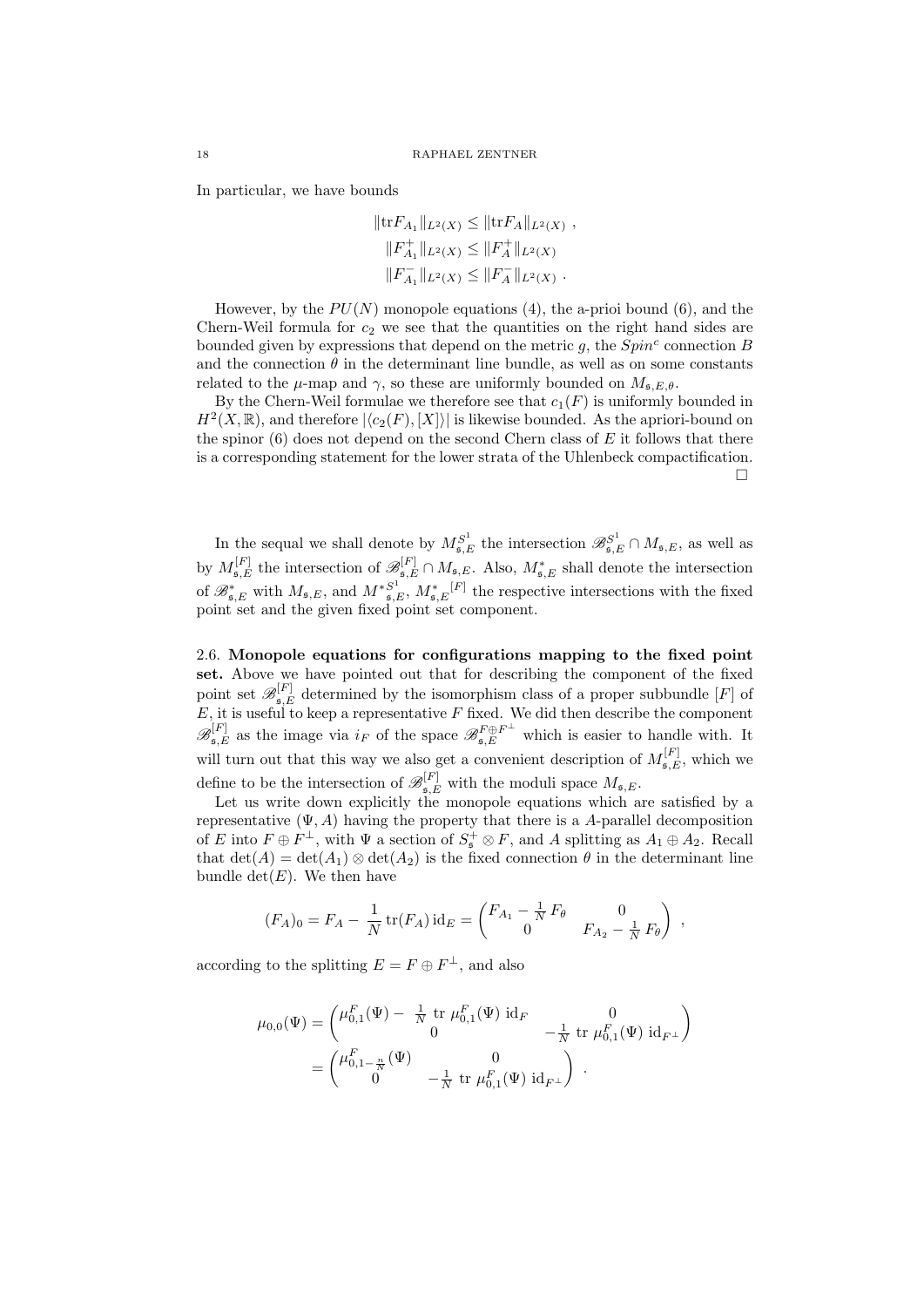The  $PU(N)$ -monopole equations (4) for the pair  $(\Psi, A_1 \oplus A_2)$  then read

$$
\mathcal{D}_{A_1}^+ \Psi = 0
$$
  

$$
\gamma(F_{A_1}^+) - \mu_{0,1-\frac{n}{N}}^F(\Psi) = \frac{1}{N} \gamma(F_\theta^+) \mathrm{id}_F
$$
  

$$
\gamma(F_{A_2}^+) + \frac{1}{N} \mathrm{tr} \mu_{0,1}^F(\Psi) \mathrm{id}_{F^\perp} = \frac{1}{N} \gamma(F_\theta^+) \mathrm{id}_{F^\perp} .
$$
 (12)

Here the terms in the second equation are sections of the bundle  $\mathfrak{su}(S^+_{\mathfrak{s}}) \otimes_{\mathbb{R}} \mathfrak{u}(F)$ and the terms in the third equation are sections of  $\mathfrak{su}(S_{\mathfrak{s}}^+) \otimes_{\mathbb{R}} \mathfrak{u}(F^{\perp})$ . There is Lie algebra decompositions  $\mathfrak{u}(F) = \mathfrak{su}(F) \oplus i\mathbb{R}$  and correspondingly for  $\mathfrak{u}(F^{\perp})$ . It turns out that the 'iR' component of the second and the third equation are equivalent. Indeed, taking the trace (with respect to the factor  $\mathfrak{u}(F)$  in  $\mathfrak{su}(S^+_{\mathfrak{s}}) \otimes_{\mathbb{R}} \mathfrak{u}(F)$ , and correspondingly for  $\mathfrak{u}(F^{\perp})$  of the second and the third equation, and using the fact that

$$
\operatorname{tr}(F_{A_1}) + \operatorname{tr}(F_{A_2}) = F_{\theta} ,
$$

this follows from a simple computation. Therefore the system of equations (12) above is equivalent to the same system where we take as the third equation only the component of  $\mathfrak{su}(F^{\perp})$  according to  $\mathfrak{u}(F^{\perp}) = \mathfrak{su}(F^{\perp}) \oplus i\mathbb{R}$ . Thus the  $PU(N)$ monopole equations are therefore equivalent to

$$
\mathcal{D}_{A_1}^+ \Psi = 0
$$
  

$$
\gamma(F_{A_1}^+) - \mu_{0,1-\frac{n}{N}}^F(\Psi) = \frac{1}{N} \gamma(F_\theta^+ \text{ id}_F)
$$
  

$$
(F_{A_2}^+)_{0} = 0.
$$
 (13)

The first two equations of (13) are  $U(n)$ - monopole equations for  $(\Psi, A_1)$  with parameters  $\tau = 1 - \frac{n}{N} \in [0, 1]$  and self-dual 2-form  $\eta = \frac{1}{N} F_{\theta}^{+}$ , and the third equation is the anit-self-duality equation for the  $PU(N - n)$  connection  $A_2$ . We shall denote by  $M_F^{asd}$  the moduli space of anti-self-dual  $PU(n)$  - connections in F which is defined to be the space of  $PU(n)$ - connections  $A \in \mathcal{A}^{PU}(F)$  in F which satisfy the equations  $F_A^+ = 0$ , quotiented by the action of the gauge-group  $\mathscr{G}_F^0$  of special unitary automorphisms of  $F$ . Equivalently, if we think of  $\overline{A}$  as a unitary connection under an isomorphism  $\mathscr{A}^{PU}(\tilde{F}) \cong \mathscr{A}_{\vartheta}(\tilde{F})$  specified by a fixed connection  $\vartheta$  in the determinant line bundle det(F), the (projective) anti-selfduality equation for A becomes  $(F_A^+)_0 = 0$ .

We summarise this computation in the following:

**Proposition 2.16.** Suppose the configuration  $(\Psi, A) \in \mathcal{C}_{\mathfrak{s},E}$  has reducible connection part  $A = A_1 \oplus A_2$  according to  $E = F \oplus F^{\perp}$ , and that the spinor part  $\Psi$  is a section of  $S^+ \otimes F$  (compare proposition 2.14). Then the PU(N) monopole equations for  $(\Psi, A)$  are equivalent to the system (13). In particular, the configuration  $(\Psi, A_1)$  represents a  $U(n)$  monopole in the moduli space  $M_{\mathfrak{s},F}(1-\frac{n}{N},\frac{1}{N}F_{\theta}^+)$ , and the connection  $A_2$  represents an instanton in the moduli space  $M_{F^{\perp}}^{asd}$ .

**Definition 2.17.** We shall denote by  $M_{\mathfrak{s},E}^{F\oplus F^{\perp}} \subseteq \mathscr{B}_{\mathfrak{s},E}^{F\oplus F^{\perp}}$  the moduli space space of solutions  $(\Psi, A_1, A_2)$  to the above equations (13) modulo the gauge group  $\mathscr{G}^0_{F \oplus F^{\perp}}$ . As usually, we denote by  $M_{\mathfrak{s},E}^* \oplus F^{\perp}$  the subspace of those elements whose representatives have zero-dimensional stabiliser.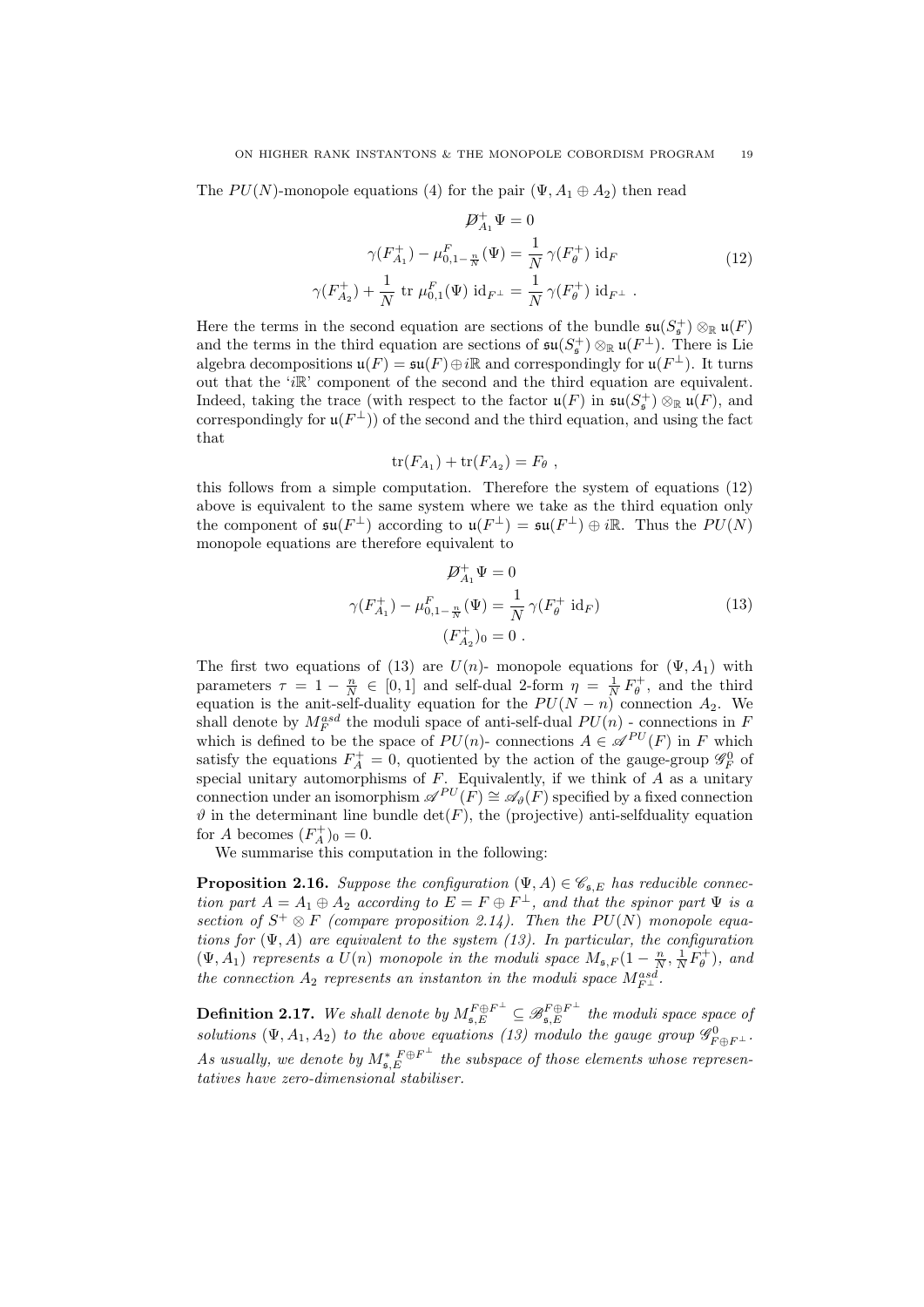**Proposition 2.18.** The map  $i_F : \mathscr{B}^{F \oplus F^{\perp}}_{\mathfrak{s},E} \to \mathscr{B}^{[F]}_{\mathfrak{s},E}$  maps the moduli space  $M_{\mathfrak{s},E}^{F \oplus F^{\perp}}$  $\mathfrak{s},E$ onto the fixed point set component  $M_{\mathfrak{s},E}^{[F]}$  inside the moduli space. It maps the set  $M_{\mathfrak{s},E}^*{}^{F \oplus F^\perp}$  bijectively onto  $M^{*[F]}_{\mathfrak{s},E}$ .

Proof: The fact that the map is onto is an immediate consequence of the above Proposition 2.16 and the definition of  $M_{\mathfrak{s},E}^{[F]}$ . For the remaining claim we will show that we can apply the above Proposition 2.10. First, we shall observe that if  $[\Psi, A_1, A_2]$  belongs to  $M_{\mathfrak{s},E}^* \oplus F^{\perp}$ , then the connections  $A_1$  and  $A_2$  are indeed irreducible. Obviously  $A_2$  has to be irreducible, but suppose  $A_1$  were reducible. We would have a  $A_1$  - parallel orthogonal decomposition  $F = F_1 \oplus F_2$ , with  $A_1$  splitting accordingly,  $A_1 = A_{11} \oplus A_{12}$ .

Let us write  $\Psi = \Psi_1 + \Psi_2 \in \Gamma(X, S^+_{\mathfrak{s}} \otimes (F_1 \oplus F_2))$  for the corresponding decomposition of the spinor. We claim that either  $\Psi_1 = 0$  or  $\Psi_2 = 0$ . In fact,  $(\Psi, A_1)$ solves the first two of the equations (13). The map  $\mu_{0,\tau}^F$  is 'without zero-divisors' by the above Proposition 1.1. With this fact the conclusion follows exactly like in the proof of Proposition 2.14. But then the configuration  $(\Psi, A_{11} \oplus A_{12}, A_2)$  must have positive-dimensional stabiliser inside  $\mathscr{G}^0_{F\oplus F^\perp}$ , and the element  $[\Psi, A_1, A_2]$  would not belong to  $M_{\mathfrak{s},E}^*{}^{F\oplus F^{\perp}}$ . Therefore  $[\Psi, A_1, A_2]$  belongs to the set  $\mathscr{B}_{\mathfrak{s},E}^{*,irr}{}^{F\oplus F^{\perp}}$  and we can apply Proposition 2.10 for getting injectivity. Furthermore it is easy to see that the parametrisation  $i_F$  maps  $M_{\mathfrak{s},E}^* F \oplus F^{\perp}$  onto  $M_{\mathfrak{s},E}^{*[F]}$  $\left[\begin{matrix}F\end{matrix}\right]$ ,  $\mathfrak{s}, E$ .

Proposition 2.19. Restricting the bijection h of Proposition 2.13 above to the moduli space  $M_{\mathfrak{s},E,\theta}^{F\oplus F^{\perp}}$  we get an induced bijection

$$
h|_M: M^{{\cal F}\oplus{\cal F}^\perp}_{\mathfrak{s},E,\theta} \stackrel{\cong}{\to} M_{\mathfrak{s},F}(1-n/N,1/N\,F^+_\theta)\times M^{\text{\it asd}}_{{\cal F}^\perp}
$$

Together with the map  $i_F$  we thus get the parametrisation of the fixed point set component  $M_{\mathfrak{s},E}^{[F]}$  of the moduli space as the product of a moduli space of  $U(n)$ monopoles with the moduli space of  $ASD - PU(N - n)$ -connections. In particular, for the irreducible parts we get a bijection

$$
i_F \circ h|_M^{-1}: M_{\mathfrak{s}, F}^*(1-n/N, 1/N \, F_\theta^+) \times M_{\ F^\perp}^{*\; asd} \stackrel{\cong}{\to} M_{\mathfrak{s}, E, \theta}^{* \; [F]} \; .
$$

This follows from Proposition 2.18 and Proposition 2.13, where it is easily checked that  $h|_M^{-1}$  maps the 'irreducibles'  $M^*_{\mathfrak{s},F} \times M^{* \, asd}_{F^{\perp}}$  onto the corresponding 'irreducibles'  $M_{\mathfrak{s},E,\theta}^*$   $F^{\oplus F^{\perp}}$ .  $□$ 

The whole discussion is now summarised in

**Theorem 2.20.** The fixed point set under the above circle-action r on the moduli space  $M_{\mathfrak{s},E,\theta}$  of  $PU(N)$  monopoles is given as the union of the moduli space  $M_E^{asd}$ of anti-self-dual  $PU(N)$  connections in E and a finite union

$$
\bigcup_{[F]\subseteq E}M_{\mathfrak{s},E}^{[F]}
$$

of components  $M_{\mathfrak{s},E}^{[F]}$  indexed by a finite number of isomorphism classes  $[F]$  of proper subbundles of E. The spaces  $M_{\mathfrak{s},E}^{[F]}$  are given as follows: An element  $[\Psi, A]$  belongs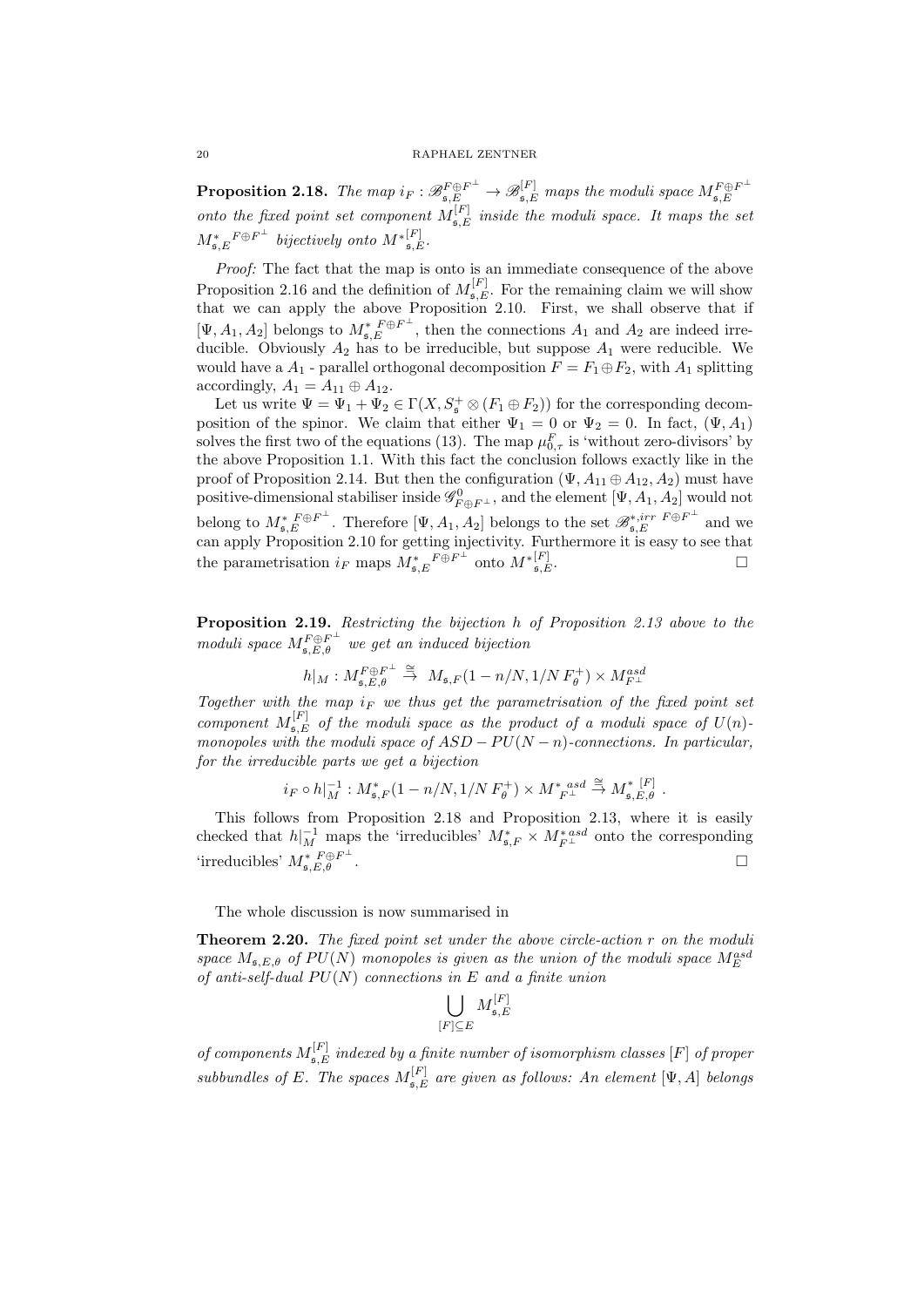to  $M_{\mathfrak{s},E}^{[F]}$  if for each representative  $F \in [F]$  there is a representative  $(\Psi, A) \in [\Psi, A]$ such that F is an A-invariant proper subbundle of E and the spinor  $\Psi$  is a section of the proper subbundle  $S^+_{\mathfrak{s}} \otimes F$  of  $W^+_{\mathfrak{s},E} = S^+_{\mathfrak{s}} \otimes E$ .

Furthermore, if  $X$  is simply connected, then there is a parametrisation of this space  $M_{\mathfrak{s},E,\theta}^{[F]}$  as the product

$$
M_{\mathfrak{s},F}(1-n/N,1/N F_{\theta}^+) \times M_{F^{\perp}}^{asd} \to M_{\mathfrak{s},E,\theta}^{[F]}.
$$

This map is a surjection and is a bijection between the open and dense subsets of elements with zero-dimensional stabiliser in the corresponding moduli spaces,

$$
M_{\mathfrak{s},F}^*(1 - n/N, 1/N F_{\theta}^+) \times M_{F^{\perp}}^{*} \stackrel{\text{as} \ d \cong}{\to} M_{\mathfrak{s},E,\theta}^{*} .
$$

We observe that there is a corresponding statement if we take the whole Uhlenbeckcompactification of  $M_{\mathfrak{s},E,\theta}$  into account.

### 3. What to expect from the cobordism program

The heuristical idea of the cobordism program is that the  $S^1$ -quotient of the complement of the fixed point locus  $M_{\mathfrak{s},E,\theta} \setminus M_{\mathfrak{s},E,\theta}^{S^1}$  yields an oriented cobordism between

- (1) a projective bundle over the instanton moduli space  $M_E^{asd}$ , the fibre over an instanton A being the projectivisation of the kernel of the dirac operator  $\mathcal{D}_A^+$ , and
- (2) projective bundles over the moduli spaces  $M_{\mathfrak{s},F} \times M_{F^{\perp}}^{asd}$ , corresponding to a parallel decompositions  $E = F \oplus F^{\perp}$ , the fibres being projectivisation of the (complex) normal bundles that can be described by local models around these  $S^1$  fixed point spaces.

Then there are extension of the Donaldson- $\mu$ -classes (see [5, Section 5 and 9] for instance), lifted to the projective bundle occuring in (1) (and multiplied with a power of the first Chern class of the bundle of kernels of the Dirac operator), to the whole  $S^1$ -quotient. Therefore, the higher rank instanton invariants, obtained by evaluating the  $\mu$ -classes on the 'fundamental cylce' given by the moduli space  $M_E^{asd}$ , should be expressible by corresponding evaluations involving the spaces  $M_{\mathfrak{s},F}$  ×  $M^{asd}_{{\mathfrak s}, F^{\perp}}.$ 

The components of the second type involving  $M_{\mathfrak{s},F}$  for  $rk(F) = 1$  are contributions to this evaluation that are expected to involve the Seiberg-Witten invariants of the  $Spin<sup>c</sup>$  structure  $\mathfrak{s} \otimes F$ . The corresponding generalisation of Witten's conjecture would follow then by induction on the rank  $N$  if the the moduli spaces  $M_{\sigma F}$  for  $rk(F) > 1$  contributed trivially to a cobordism-formula for the higher rank invariant to which we made allusion. We present two arguments why such contributions can be expected to vanish. The second, by a consideration on Kähler surfaces, is obtained in the next section. The first, admittedly less convincing, shall be outlined in the remainder of this section.

First, let us recall that the  $U(n)$  monopole moduli spaces  $M_{\mathfrak{s},F}(\tau)$  admit an Uhlenbeck compactification for any  $\tau \in [0, 1]$  for we still obtain an apriori-bound if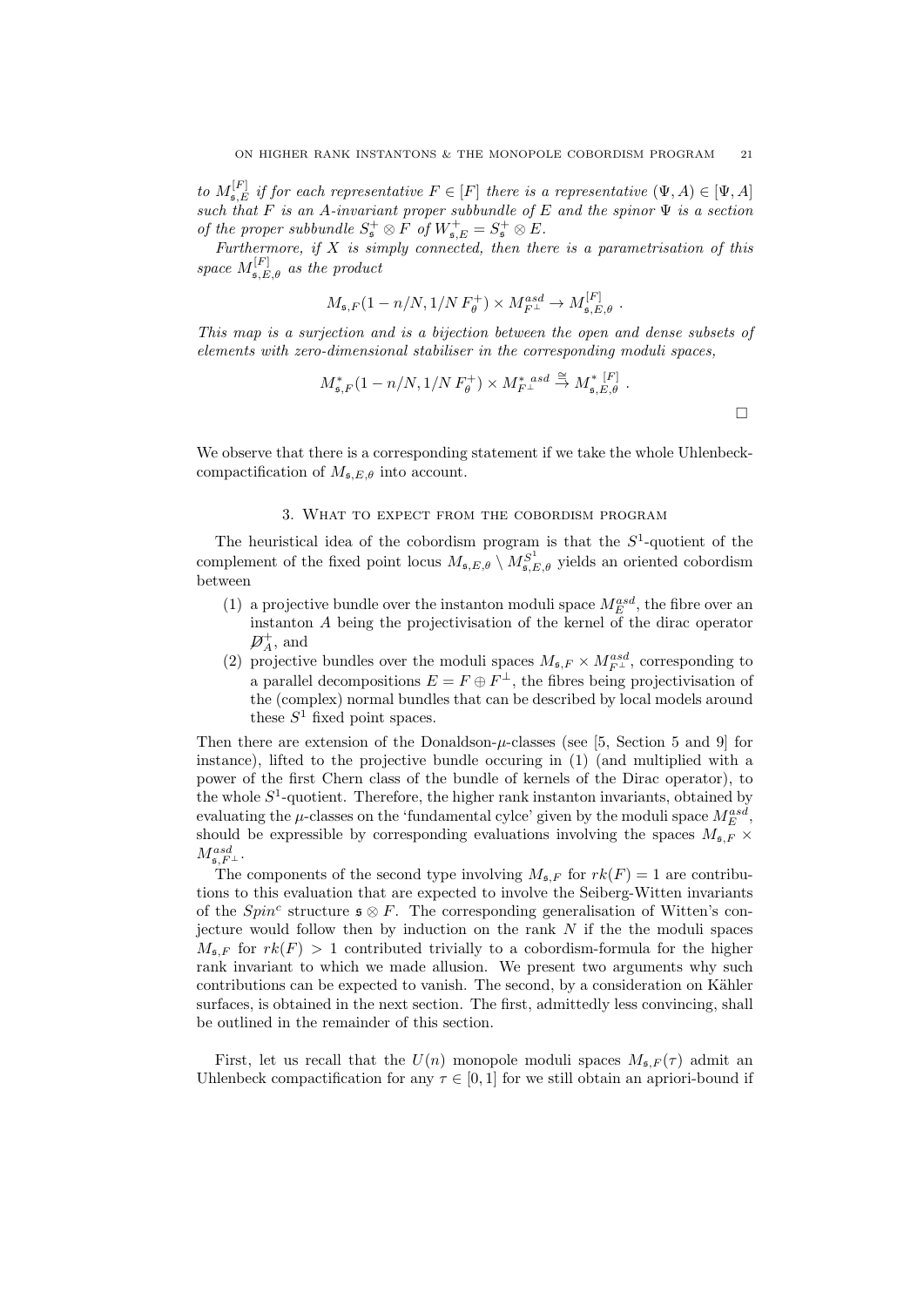$n > 1$ . Let us assume we have a space of perturbations  $\mathscr P$  such that the irredubible part of the 'parametrised moduli space', the zero-locus of the resulting map

$$
\mathscr{B}_{\mathfrak{s},F}^{**} \times \mathscr{P} \times [0,1] \to \Gamma(X; S_{\mathfrak{s}}^- \otimes F \oplus \Lambda^2_+(\mathfrak{u}(F)) ,
$$

with  $[0, 1]$  being the parameter space for  $\tau$ , is cut out transversally. The existence of such a parameter space, compatible with some kind of Uhlenbeck compactification for the moduli space, is not speculative, see for instance [9] for the case  $n = 2$  or [32] for general n (but less general with respect to Uhlenbeck-compactification). We may furthermore assume that the restriction to any  $\tau \in [0, 1]$  is transversal.

Let us denote the perturbation parameter by  $p \in \mathscr{P}$ , and let us further assume that the restriction of the parametrised moduli space to  $(\tau, p)$ , denoted by  $M_{\mathfrak{s},F}(\tau,p)$ , is already compact in the main stratum for all  $\tau \in [0,1]$  and all 'small enough p'. We shall furthermore assume that  $M_{\mathfrak{s},F}(\tau,p) = M_{\mathfrak{s},F}^{**}(\tau,p)$ , that is, that no reducibles occur for generic parameters  $p$  - this being an admittedly speculative assumption that we don't expect to hold in general, even if  $b_2^+(X) > 0$ . Then for generic parameter p the moduli space  $M_{\mathfrak{s},F}(\tau,p)$  is a smooth closed manifold of the expected dimension for generic perturbation p.

By the usual argument the closed manifolds  $M_{\pi F} (\tau, p)$  and  $M_{\pi F} (0, p)$  are then cobordant. However, it is a rather easy observation that the moduli spaces  $M_{\rm s}F(0,p)$ are generically empty. In fact, for parameter  $\tau = 0$  the map  $\mu_{0,\tau}$  is traceless, so the trace of the curvature equation of (8) for  $(A, \Psi)$  becomes:

$$
F_{\det(A)}^+ = pr_{\Lambda_+^2 \otimes i\mathbb{R}}(p). \tag{14}
$$

This is a perturbed abelian  $ASD$  equation. As the derivative of the 'map'  $F^+$  on U(1) connections is given by  $d^+ : \Omega^1(X; i\mathbb{R}) \to \Omega^2_+(X; i\mathbb{R})$ , and as the cokernel of this map has dimension  $b_2^+(X)$  we see that for  $b_2^+(X) > 0$  the space of solutions  $(A, \Psi)$  to (14) is empty for generic parameter  $p \in \mathscr{P}$ .

# 4.  $U(n)$  moduli spaces on KÄHLER surfaces

In classical Seiberg-Witten theory Kähler surfaces are of a significant importance. Indeed, they provided the first examples of 4-manifolds with non-trivial Seiberg-Witten invariants [29]. This was generalised to symplectic manifolds [?]. All other non-vanishing results known to the author are derived from these manifolds by various kinds of glueing results for the Seiberg-Witten invariants [?], [?].

As the  $U(n)$  monopole equations are a generalisation of the classical Seiberg-Witten equations it is therefore most natural to study the  $U(n)$  monopole moduli spaces for Kähler surfaces. Whereas the analysis of the  $U(n)$  monopole equations on Kähler surfaces is very analogous to the classical situation the final conclusion is in sharp contrast to the classical situation. Indeed, we will show in Corollary 4.5 that if we perturb the monopole moduli space on a Kähler surface with a non-vanishing holomorphic 2-form then the associated moduli space is empty.

Non-abelian monopoles on Kähler surfaces have also been studied by Teleman [26], Okonek and Teleman [22] and by Bradlow and Garcia-Prada [2], but with a rather complex geometric motivation. Corollary 4.5 seems to appear here for the first time.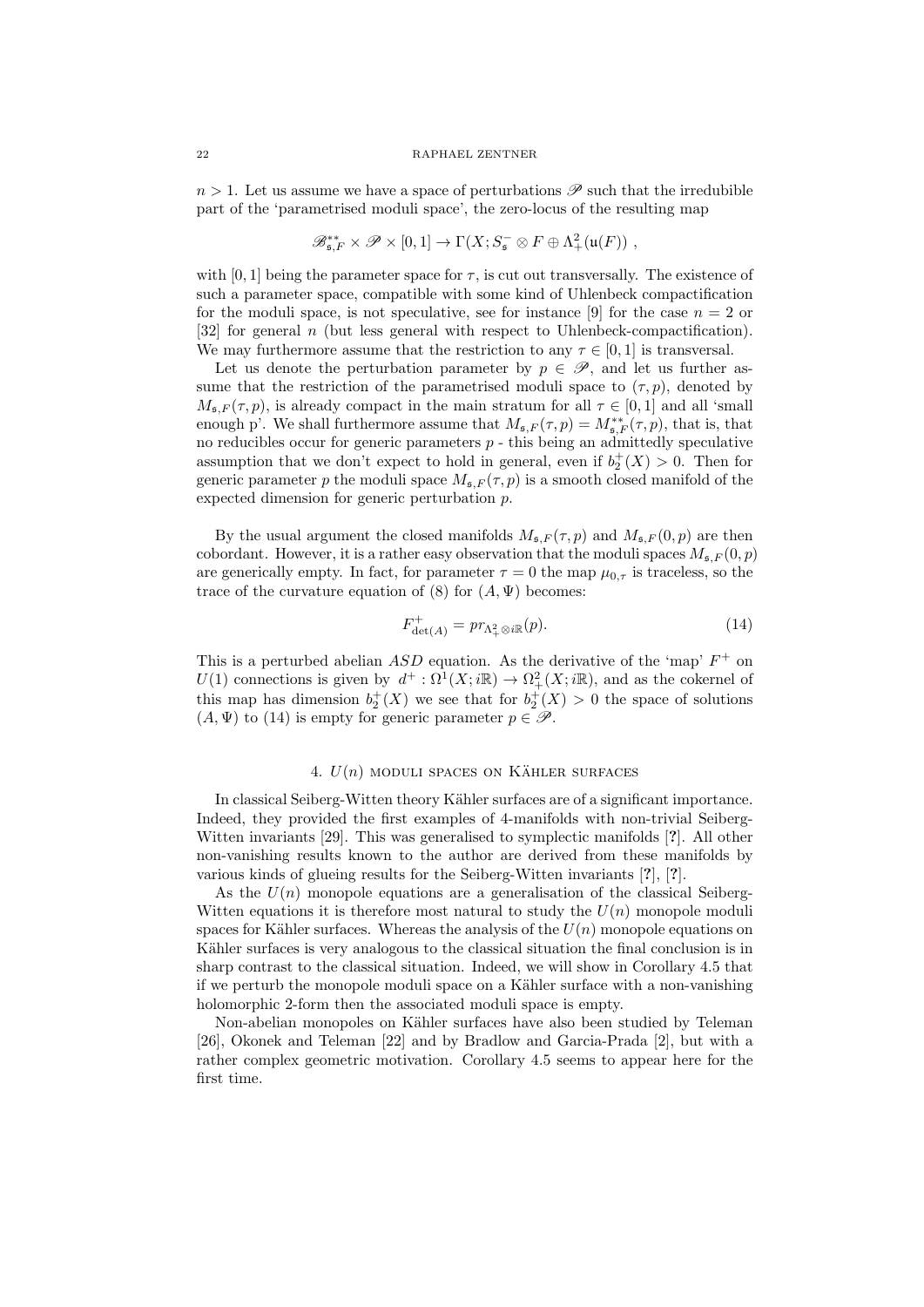4.1. The  $U(n)$  - monopole equations on Kähler surfaces. We will quickly recall now the canonical Spin<sup>c</sup>− structure on an almost complex surface. The additional condition of X being Kähler implies that there is a canonical  $Spin<sup>c</sup>$ connection induced by the Levi-Civita connection. This will be our fixed background  $Spin<sup>c</sup>$  connection and it is then simple to determine the Dirac-operator associated to this fixed connection and a  $U(n)$  – connection in a Hermitian bundle E. We will then write down the  $U(n)$  monopole equations in this particular setting.

Suppose we have an almost complex structure  $J : TX \to TX$  on the closed, oriented Riemannian 4-manifold  $X$  which is isometric. The associated Kähler form  $\omega$  is defined by the formula

$$
\omega_g(v, w) := g(Jv, w) .
$$

This is an anti-symmetric form of type  $(1, 1)$  when extended to the complexification  $TX^{\mathbb{C}} := TX \otimes_{\mathbb{R}} \mathbb{C}$ . It is a fundamental fact that the complexification of the bundle of self-dual two forms is given by

$$
\Lambda^2_+\otimes \mathbb{C}=\mathbb{C}\omega_g\oplus \Lambda^{2,0}\oplus \Lambda^{0,2} \ .
$$

Let  $e(u)$  denotes exterior multiplication with the form  $u \in \Lambda(T^*X^{\mathbb{C}})$  and  $e^*(u)$  its adjoint with respect to the inner product induced by the Riemannian metric.

There is a canonical  $Spin^c$ -structure associated to an almost-complex structure J on X [12]. We shall denote it by c. The spinor bundles are defined to be

$$
S_{\mathfrak{c}}^{+} := \Lambda^{0,0}(X) \oplus \Lambda^{0,2}(X) ,
$$
  

$$
S_{\mathfrak{c}}^{-} := \Lambda^{0,1}(X) ,
$$

and the Clifford multiplication is given by

$$
\gamma: \Lambda^1(T^*X) \to \text{Hom}_{\mathbb{C}}(S^+_{\mathfrak{c}}, S^-_{\mathfrak{c}})
$$

$$
u \mapsto \sqrt{2}(e(u^{0,1}) - e^*(u^{0,1})) .
$$

The induced isomorphism

$$
\gamma:\Lambda^2_+(X)\otimes\mathbb{C}\to \mathfrak{sl}(S^+_{\mathfrak{c}})
$$

is then seen to be given by the formula

$$
\gamma(\eta^{1,1} + \eta^{2,0} + \eta^{0,2}) = 4 \begin{pmatrix} -i\Lambda_g(\eta^{1,1}) & -*(\eta^{2,0} \wedge \square) \\ \eta^{0,2} & i\Lambda_g(\eta^{1,1}) \end{pmatrix} . \tag{15}
$$

Here we use the commonly used convention to denote contraction with  $\omega_g$ , that is  $e^*(\omega_g)$ , by the symbol  $\Lambda_g$ .

Now suppose that  $X$  is a Kähler surface. This means that first the almost complex structure  $J$  is integrable to a complex structure, and second that the Kähler form  $\omega_q$  is closed,  $d\omega_q = 0$ . The condition of closedness implies (cf. [?], p. 148) that the the almost complex structure  $J$  is parallel with respect to the Levi-Civita-connection  $\nabla_q$ . As a consequence, the splittings

$$
\Lambda^k(X)\otimes\mathbb{C}=\oplus_{p+q=k}\Lambda^{p,q}(X)
$$

are  $\nabla_g$ -parallel, where we also denote by  $\nabla_g$  the connection induced by the Levi-Civita connection on all exteriour powers of  $T^*X$ . The canonical  $Spin^c$ -connection is now simply given by the the connection  $\nabla_g$  in the bundles  $\Lambda^{0,0}, \Lambda^{0,1}$  and  $\Lambda^{0,2}$ .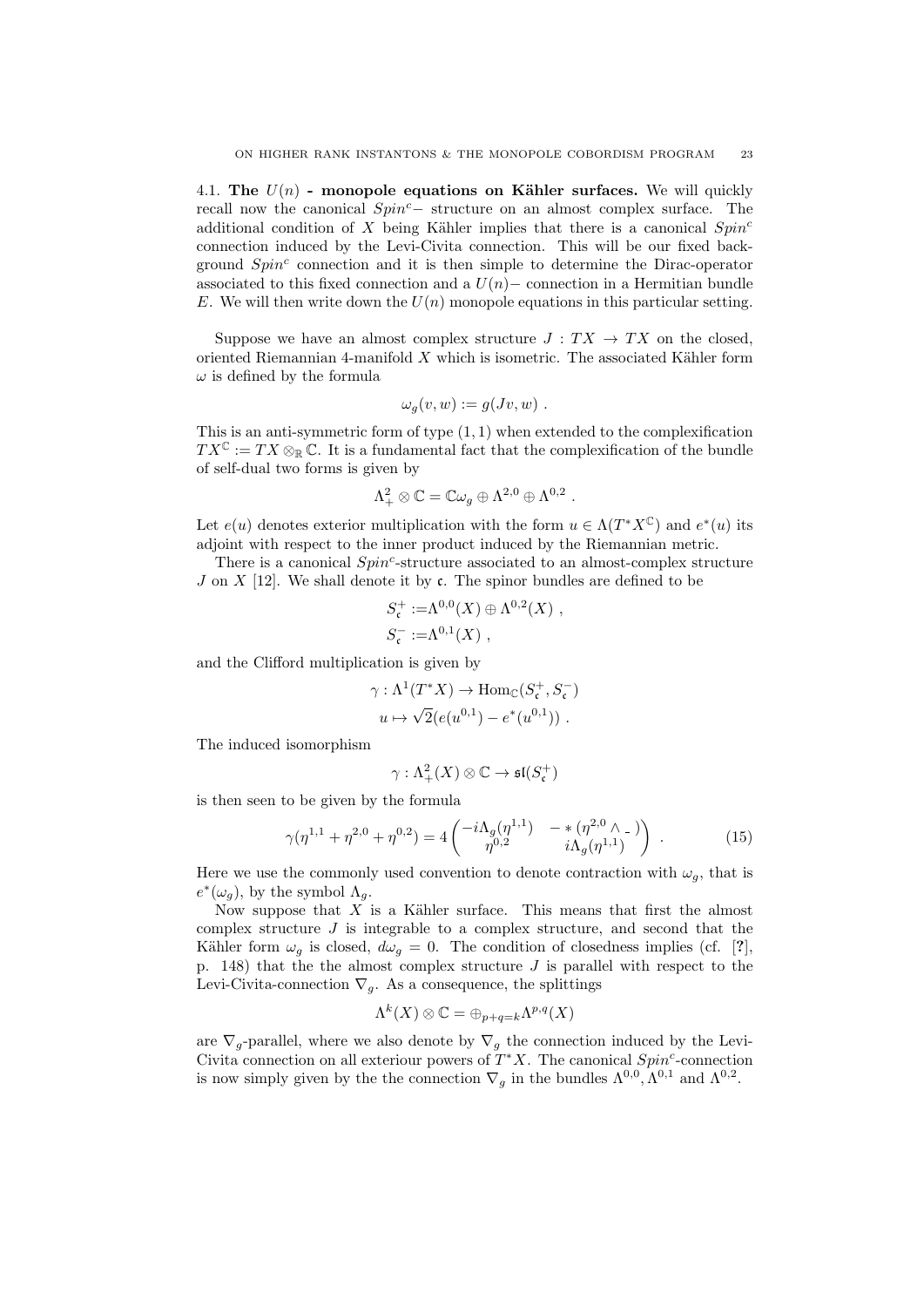Let E be a Hermitian vector bundle on X, and further  $\nabla_A$  a unitary connection on E. We shall use the notation convention  $\Lambda^{p,q}(E) := \Lambda^{p,q}(X) \otimes E$ , and by  $\Omega^{p,q}(E)$ we shall denote the space of sections of the latter bundle,  $\Omega^{p,q}(E) = \Gamma(\Lambda^{p,q}(E))$ .

**Definition 4.1.** The operator  $\overline{\partial}_A : \Omega^{p,q}(E) \to \Omega^{p,q+1}(E)$  is defined to be the composition of  $d_A: \Omega^{p+q}(E) \to \Omega^{p+q+1}(E)$ , the extension of the exteriour derivative to forms with values in E by means of the connection  $\nabla_A$ , with the bundle projection  $\Lambda^{p+q+1}(E) \to \Lambda^{p,q+1}(E).$ 

The Dirac operator associated to the canonical  $Spin<sup>c</sup>$ -connection  $\nabla_g$  in the canonical  $Spin^c$ -structure  $\mathfrak{s}_c$  and the unitary connection A in the Hermitian bundle E is expressible in terms of the above operator  $\overline{\partial}_A$  and its formal  $L^2$ -adjoint  $\overline{\partial}_A^*$  as follows: √

$$
\mathcal{D}_A^+ = \sqrt{2} \left( \overline{\partial}_A + \overline{\partial}_A^* \right) \tag{16}
$$

This is a well-known fact in the case  $n = 1$  [12]. The proof of the general case follows along the same lines. In particular, the proof given in the lecture notes [28] is directly applicable to our situation.

We will now study the  $U(n)$  monopoles associated to the data  $(c, E)$  with spinor bundles  $W_{\mathfrak{c},E}^{\pm} = S^{\pm} \otimes E$ . Note that, up to tensoring E with a line bundle, we can always assume that general data  $(\mathfrak{s}, E)$  is of the particular form  $(\mathfrak{c}, E)$ . Now according to the isomorphism  $W_{\mathfrak{c},E}^+ \cong \Lambda^{0,0}(E) \oplus \Lambda^{0,2}(E)$  a spinor  $\Psi \in \Gamma(X;W_{\mathfrak{c},E}^+)$ can be written as  $\Psi = (\alpha, \beta)$  with  $\alpha \in \Omega^{0,0}(X; E)$  a section of E and  $\beta \in \Omega^{0,2}(X; E)$ a 2-form of type  $(0, 2)$  with values in E. We introduce the following notations. We denote by  $\overline{\phantom{a}}: \Lambda^{p,q}(E) \to \Lambda^{q,p}(E^*)$  the conjugate linear isomorphism which is the tensor product of complex conjugation on the forms and the conjugate linear isomorphism specified by the hermitian structure on the bundle  $E$ . We denote by <sup>\*</sup>:  $\Lambda^{p,q}(E)$  → Hom( $\Lambda^{p,q}(E), \mathbb{C}$ ) the conjugate linear isomorphism specified by the Hermitian structure on  $\Lambda^{p,q}(E)$ . For an endomorphism  $f \in End(E)$  we denote  ${f}_{\tau} := (f)_0 + \frac{\tau}{n} \text{tr}(f) \text{id}_E$ , where  $(f)_0$  denotes the trace-free part of f. Thus we simply have  $\{f\}_{1} = f$ . With this said we can write  $\mu_{0,\tau}(\Psi)$  according to the above isomorphism as

$$
\mu_{0,\tau}(\Psi) = \begin{pmatrix} \frac{1}{2} \left( \{ \alpha \alpha^* \}_{\tau} - \{ * \beta \wedge \overline{\beta} \}_{\tau} \right) & \{ \alpha \beta^* \}_{\tau} \\ \{ \beta \alpha^* \}_{\tau} & \frac{1}{2} \left( \{ \beta \beta^* \}_{\tau} - \{ \alpha \alpha^* \}_{\tau} \right) \end{pmatrix} . \tag{17}
$$

It is worth pointing out here that we have  $\beta \beta^* = * \beta \wedge \overline{\beta}$  which is true because  $\Lambda^{0,2}$ is 1-dimensional. In other words, the two diagonal entries only "look" differently.

With the above formulae (15) we can now write down the monopole equations (8) with parameter  $\tau$  and as perturbation the imaginary-valued self-dual 2-form  $\eta$ for the pair consisting of the spinor  $\Psi = (\alpha, \beta) \in \Gamma(X; \Lambda^{0,0}(E) \oplus \Lambda^{0,2}(E))$  and the connection  $A$  in  $E$ :

$$
\overline{\partial}_A \alpha + \overline{\partial}_A^* \beta = 0
$$
  
\n
$$
F_A^{0,2} = \frac{1}{4} \{ \beta \alpha^* \}_\tau + 4\eta^{0,2}
$$
  
\n
$$
-i\Lambda_g(F_A) = \frac{1}{8} \{ \alpha \alpha^* - *(\beta \wedge \overline{\beta}) \}_\tau - i\Lambda_g(\eta) .
$$
\n(18)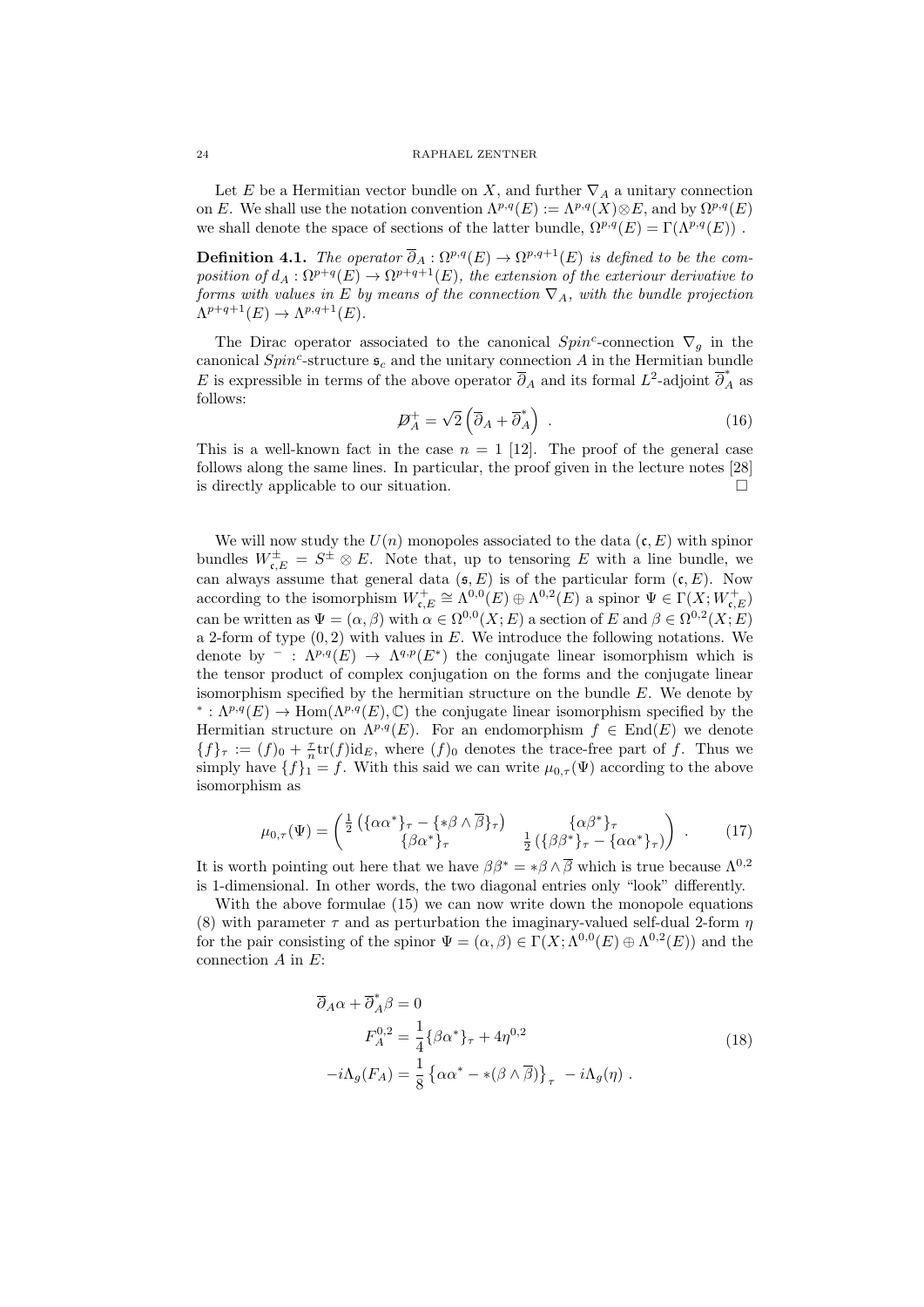Indeed, the curvature equation of (8) splits into four equations according to the above splitting, but the two equations resulting from the diagonal entries are equivalent, and, using that  $F_A^{0,2} = -F_A^{2,0}$  (here again,  $\overline{\phantom{a}}$  denotes the complex-conjugation on the forms and the hermitian adjoint on  $\text{End}(E)$ , the two off-diagonal equations also prove to be equivalent.

4.2. Decoupling phenomena, moduli spaces for  $b_2^+(X) > 1$  and holomorphic 2-forms. As mentioned before a lot of the analysis of the classical monopole equations on Kähler surfaces carries over to our situation. Before we consider the perturbed monopole equations we shall first draw some intermediate conclusions from the unperturbed monopole equations. In particular there is a decoupling result completely analogous to the classical situation, interpreting monopoles as 'vortices', c.f. also [2], [26].

**Proposition 4.2.** Let  $X$  be a Kähler surface. Suppose that the configuration  $(\Psi, A) \in \Gamma(X; S^+_{\mathfrak{c}} \otimes E) \times \mathscr{A}(E)$  solves the unperturbed  $U(n)$  monopole equations with parameter  $\tau \in [0,1]$ . If we write the spinor as  $\Psi = (\alpha, \beta)$  according to the decomposition  $S_{\mathfrak{c}}^+ \otimes E \cong \Lambda^{0,0}(E) \oplus \Lambda^{0,2}(E)$  then one of the following two statements holds:

(1) The second factor of the spinor vanishes identically,  $\beta \equiv 0$ . Furthermore the pair  $(\alpha, A)$  satisfies the following 'Vortex-type' equations

$$
\overline{\partial}_A \alpha = 0
$$
  
\n
$$
F_A^{0,2} = 0
$$
  
\n
$$
i\Lambda_g(F_A) = -\frac{1}{8} {\alpha \alpha^*}_{\tau}.
$$
\n(19)

(2) The first factor of the spinor vanishes identically,  $\alpha \equiv 0$ . Furthermore the pair  $(\beta, A)$  satisfies the following equations

$$
\overline{\partial}_A^* \beta = 0
$$
  
\n
$$
F_A^{0,2} = 0
$$
  
\n
$$
i\Lambda_g(F_A) = +\frac{1}{8} \{ \beta \beta^* \}_\tau .
$$
\n(20)

Proof: Using the first two of the monopole equations (18) we get:

$$
\overline{\partial}_A \overline{\partial}_A^* \beta = - \overline{\partial}_A \overline{\partial}_A \alpha = -F_A^{0,2} \alpha = -\frac{1}{4} \{ \beta \alpha^* \}_{\tau} \alpha.
$$

We take the inner product with  $\beta$  to get now:

$$
\left(\beta, \overline{\partial}_{A} \overline{\partial}_{A}^{*} \beta\right) = -\frac{1}{4} \left(\beta, \{\beta \alpha^{*}\}_{\tau} \alpha\right)
$$
  

$$
= -\frac{1}{4} \left(|\beta|^{2} |\alpha|^{2} - \frac{1-\tau}{n} \left(\beta, \text{tr}(\beta \alpha^{*}) \alpha\right)\right)
$$
  

$$
\leq \left(-\frac{1}{4} + \frac{1-\tau}{4n}\right) |\alpha|^{2} |\beta|^{2}
$$
  

$$
\leq 0.
$$

Here we have used the Cauchy-Schwarz inequality, noting also that  $|\text{tr}(\beta \alpha^*)| \leq$  $|\beta \alpha^*| = |\beta| |\alpha|$ . Integrating now the latter inequality over the whole manifold X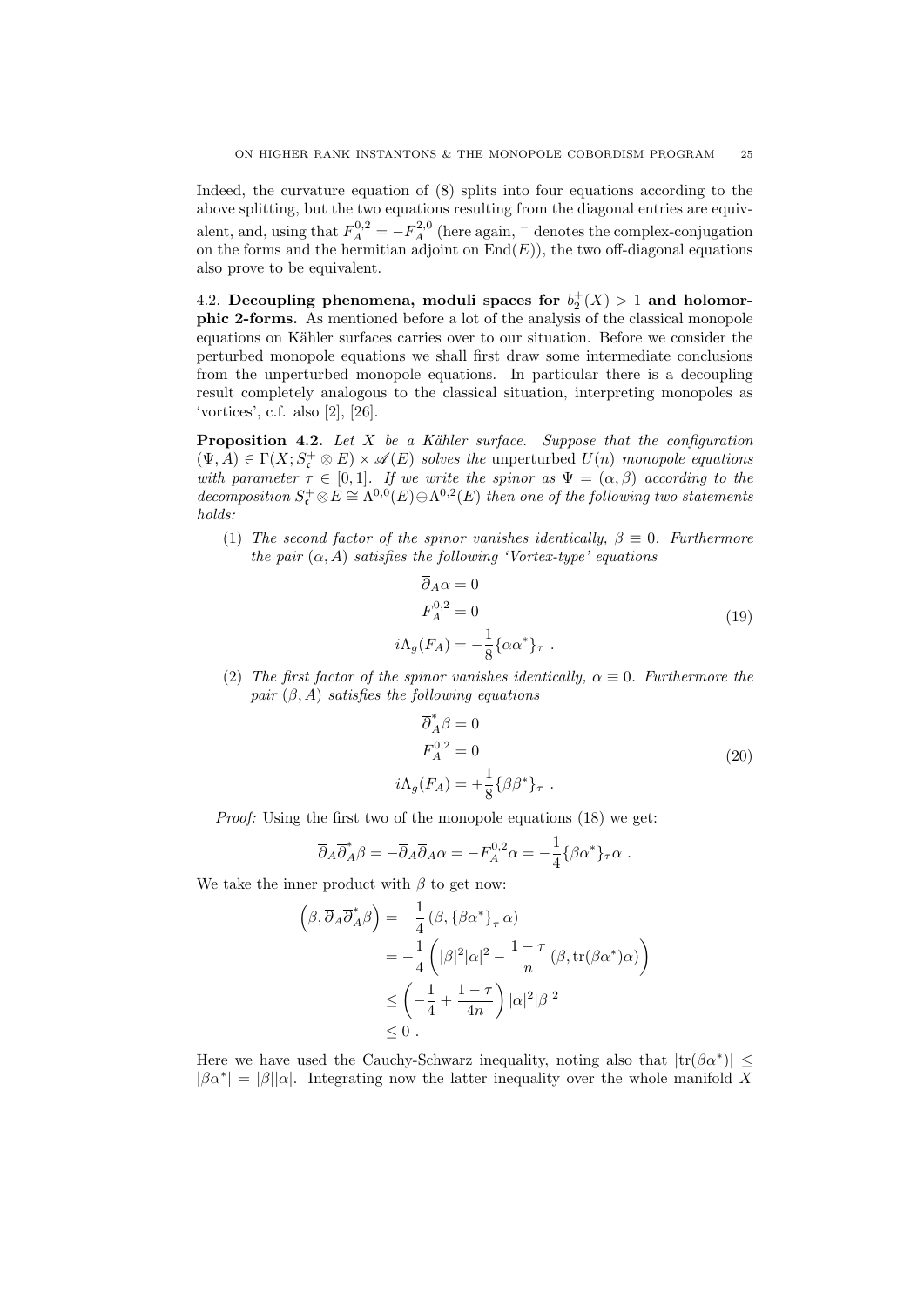yields the following:

$$
0 \leq \|\overline{\partial}_A^*\beta\|^2 \leq \left(-\frac{1}{4} + \frac{1-\tau}{4n}\right) \int_X |\alpha|^2 |\beta|^2 vol_g \leq 0 \tag{21}
$$

Thus we get  $\overline{\partial}_A^* \beta = 0$  and from the Dirac equation also  $\overline{\partial}_A \alpha = 0$ . If further we have  $\tau > 1 - n$  then we see from the last inequality that at any point of the manifold X we have  $\alpha = 0$  or  $\beta = 0$ . But we have  $0 = \overline{\partial}_{A}^{*} \overline{\partial}_{A} \alpha = \Delta_{\overline{\partial}_{A}} \alpha$ , and because  $\Delta_{\overline{\partial}_{A}}$  is an elliptic second order operator with scalar symbol it follows from Aronaszajin's theorem [1] that solutions to  $\Delta_{\overline{\partial}_A} \alpha = 0$  satisfy a unique continuation theorem. Similarly we have  $0 = \overline{\partial}_A \overline{\partial}_A^* \beta = \Delta_{\overline{\partial}_A} \beta$ , so the same holds for  $\beta$ . Therefore, if one of  $\alpha$  or  $\beta$  vanishes on an open subset of X, then it vanishes on the whole of X. The conclusions now follow from (18).

**Remark.** If  $\tau \neq 0$  the moduli space  $M_{\mathfrak{c},E}(\tau,0)$  can only contain either solution with  $\alpha \neq 0$  or with  $\beta \neq 0$ . This follows from taking the trace of the third equation of (18) and then integrating it over the whole manifold. The left hand term yields then the topological quantity  $-2\pi \langle c_1(E) \smile [\omega_q], [X] \rangle.$ 

On a Kähler surface we have  $\Delta = 2\Delta_{\overline{\partial}}$ , just reflecting again the compatibility between the complex structure and the Riemannian metric. Therefore the harmonic differential forms are also  $\bar{\partial}$ -harmonic and vice versa. In particular, we get the following decomposition from the Hodge-theorem:

$$
H_{dR}^{2}(X; \mathbb{C}) = H_{\overline{\partial}}^{2,0}(X) \oplus H_{\overline{\partial}}^{1,1}(X) \oplus H_{\overline{\partial}}^{0,2}(X) .
$$
 (22)

**Corollary 4.3.** If there are solutions to the unperturbed  $U(n)$ -monopole equations associated to the data  $(c, E)$  and to the parameter  $\tau \in [0, 1]$ , then the image  $c_1^{\mathbb{R}}(E)$ in real (complex) cohomology of the first Chern-class  $c_1(E) \in H^2(X;\mathbb{Z})$  is of type  $(1, 1)$  according to the above decomposition  $(22)$ .

*Proof:* Under these conditions there is a connection A on E with  $F_A^{0,2} = 0 = F_A^{2,0}$ . From the Chern-Weil formula we have that  $\frac{-1}{2\pi i}$  [tr(F<sub>A</sub>)] =  $c_1^{\mathbb{R}}(E)$ . There is a 1-form λ such that  $ω := \text{tr}(F_A) - \overline{\partial}λ$  is  $\overline{\partial}$ -harmonic and this class also represents  $c_1^{\mathbb{R}}(E)$ . We have  $\omega^{2,0} = 0$  and  $\omega^{0,2} = \overline{\partial}\lambda$ . But a class is  $\overline{\partial}$  - harmonic if and only each component according to  $\Omega^{p+q}(X) = \bigoplus \Omega^{p,q}(X)$  is  $\overline{\partial}$  - harmonic. But then the harmonic form  $\omega^{2,0} = \overline{\partial}\lambda$  must be zero, as it is a  $\overline{\partial}$  - exact form also.

In the classical theory a common perturbation of the monopole equations was to perturb with imaginary-valued self-dual 2-forms  $\eta$  such that  $\eta^{2,0}$  is a holomorphic form [29] [3]. There are such forms with  $\eta^{2,0} \neq 0$  precisely if  $b_2^+(X) > 1$ . We will now consider this type of perturbation in the general case of  $U(n)$  monopoles even though these perturbations are not enough to get generic regularity of the moduli space in the case  $n > 1$ . However, it will turn out that the moduli spaces perturbed in this way are empty in the case  $n > 1$  as soon as the perturbing form  $\eta$  is non-zero.

If the unperturbed  $U(n)$  monopole moduli space is empty then any invariant derived by the scheme 'evaluation of cohomology classes on the fundamental cycle of the moduli space' should be zero. Indeed, that kind of invariant would be defined with a 'generic' moduli space, i.e. one which is cut out transversally by the suitably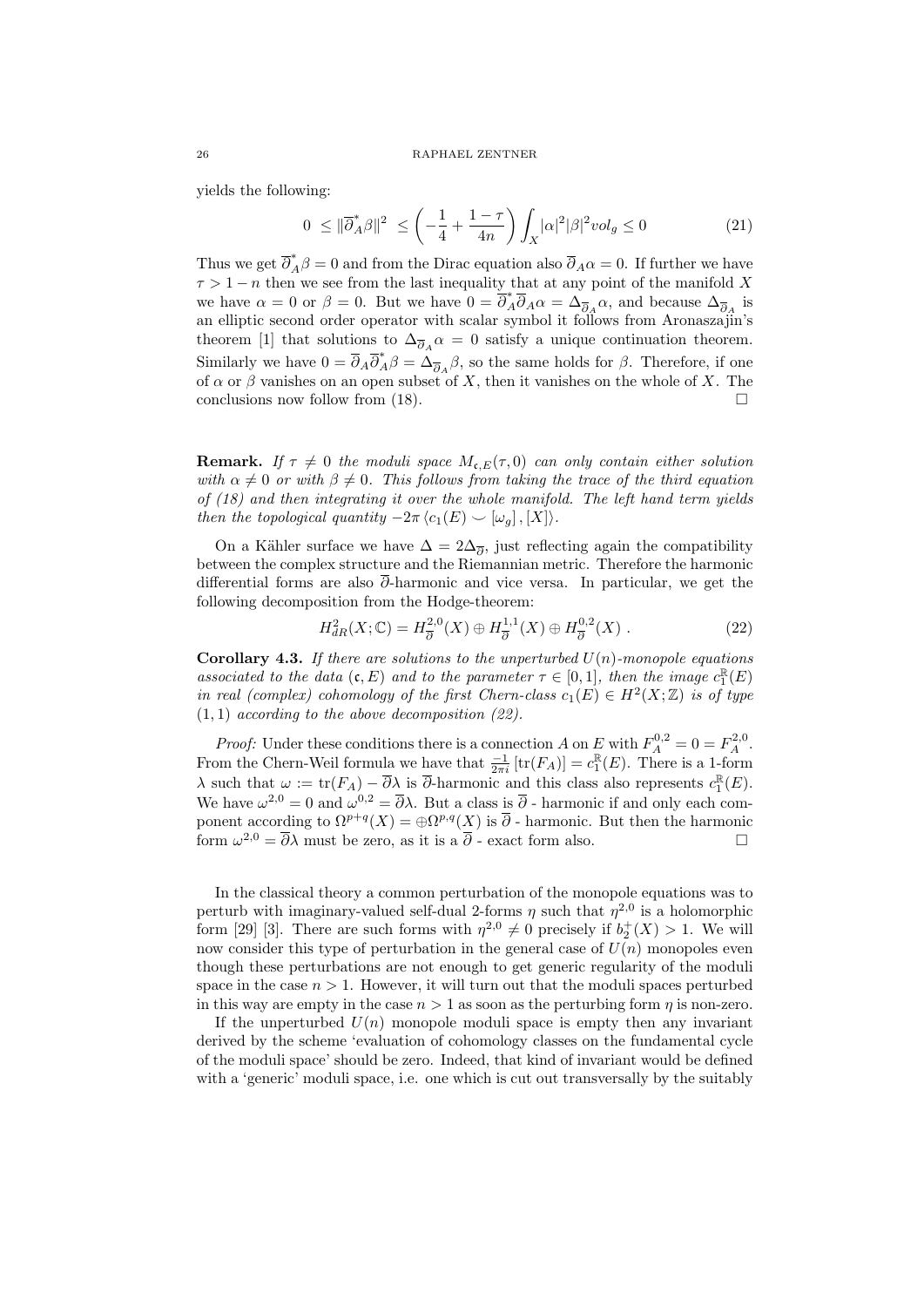perturbed monopole equations. An empty moduli space is always generic. Thus if there is a non-trivial invariant derived from some generic moduli space then the associated unperturbed moduli space may be not generic, but it could not be empty. Therefore it is natural to consider topological data  $(s, E)$  only for situations where the unperturbed  $U(n)$  monopole moduli spaces are a priori non-empty. As we have seen, this can only be the case if the first Chern-class  $c_1^{\mathbb{R}}(E)$  is of type  $(1, 1)$ according to the decomposition (22). Therefore we shall include this hypothesis to the next two results, the following theorem and its corollary:

**Theorem 4.4.** Let X be a Kähler surface and let E be a bundle such that its first Chern-class  $c_1^{\mathbb{R}}(E)$  is of type  $(1,1)$ . Further let  $\eta$  be an imaginary-valued 2form with  $\eta^{2,0}$  holomorphic. Then the  $U(n)$  – monopole equations (18) associated to the data  $(c, E)$ , to the perturbation form  $\eta$ , and to the parameter  $\tau \in (0, 1]$  are equivalent to the following system of equations:

$$
\overline{\partial}_{A}\alpha = 0
$$
  
\n
$$
\overline{\partial}_{A}^{*}\beta = 0
$$
  
\n
$$
F_{A}^{0,2} = 0
$$
  
\n
$$
\frac{1}{4}\{\beta\alpha^{*}\}_{\tau} = \eta^{0,2}
$$
  
\n
$$
-i\Lambda_{g}(F_{A}) = \frac{1}{8}\{\alpha\alpha^{*} - \beta\beta^{*}\}_{\tau} - i\Lambda_{g}(\eta)
$$
\n(23)

*Proof:* We will derive the following formula for a solution  $((\alpha, \beta), A)$  to the U(n)–monopole equations (18) with parameter  $\tau$  and perturbation  $\eta$ :

$$
0 = 4 \|F_A^{0,2}\|_{L^2(X)}^2 + 4 \frac{1-\tau}{\tau n} \|\text{tr} F_A^{0,2}\|_{L^2(X)}^2 + \|\overline{\partial}_A^* \beta\|_{L^2(X)}^2
$$
  

$$
- \frac{4}{\tau} \langle 2\pi i \left[ \eta^{2,0} \right] \smile c_1(E), [X] \rangle . \tag{24}
$$

The conclusion then clearly follows as the topological term vanishes by assumption.

Provided that we have  $\tau \neq 0$  the endomorphism  $\beta \alpha^*$  can be expressed as

$$
\beta \alpha^* = {\beta \alpha^*}_{\tau} + \frac{1 - \tau}{n} tr(\beta \alpha^*)
$$
  
=  ${\beta \alpha^*}_{\tau} + \frac{1 - \tau}{\tau n} tr({\beta \alpha^*}_{\tau})$   
=  $4 F_A^{0,2} - 4 \eta^{0,2} + 4 \frac{1 - \tau}{n\tau} tr(F_A^{0,2}) - 4 \frac{1 - \tau}{\tau} \eta^{0,2}$ , (25)

where the last equation used the second of the monopole equations (18) and the trace of it.

Again we get from the Dirac-equation that  $\overline{\partial}_A \overline{\partial}_A^* \beta + F_A^{0,2} \alpha = 0$ , so that after taking the pointwise inner-product with  $\beta$  and using the above equation (25) we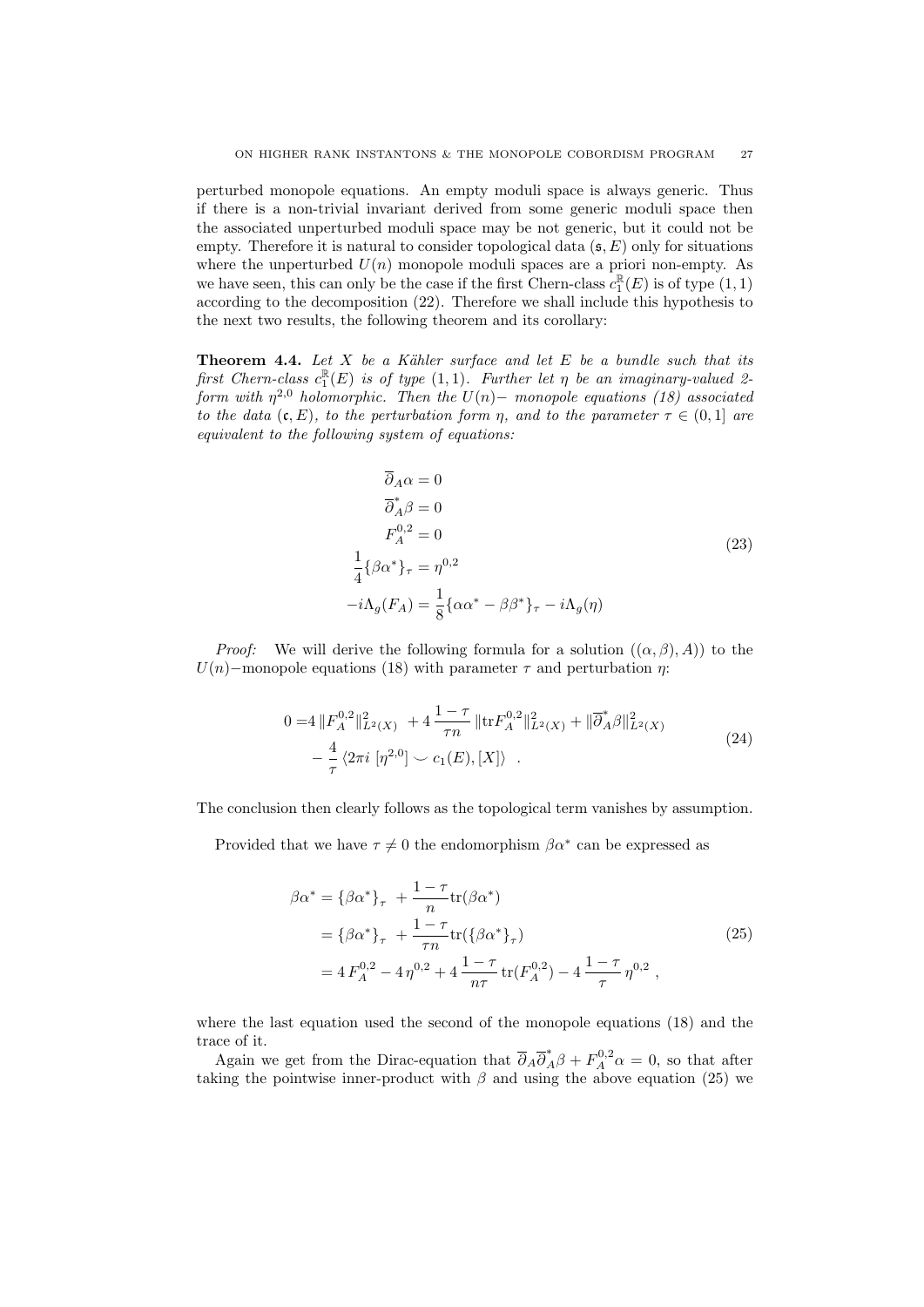get:

$$
0 = \left(\beta, F_A^{0,2}\alpha\right) + \left(\beta, \overline{\partial}_A \overline{\partial}_A^*\beta\right)
$$
  
\n
$$
= \left(\beta\alpha^*, F_A^{0,2}\right) + \left(\beta, \overline{\partial}_A \overline{\partial}_A^*\beta\right)
$$
  
\n
$$
= 4|F_A^{0,2}|^2 - 4\left(\eta^{0,2}, F_A^{0,2}\right)
$$
  
\n
$$
+ 4\frac{1-\tau}{n\tau}|\text{tr}(F_A^{0,2})|^2 - 4\frac{1-\tau}{\tau}\left(\eta^{0,2}, F_A^{0,2}\right) + \left(\beta, \overline{\partial}_A \overline{\partial}_A^*\beta\right)
$$
  
\n
$$
= 4|F_A^{0,2}|^2 + 4\frac{1-\tau}{n\tau}|\text{tr}(F_A^{0,2})|^2 - \frac{4}{\tau}\left(\eta^{0,2}, F_A^{0,2}\right) + \left(\beta, \overline{\partial}_A \overline{\partial}_A^*\beta\right)
$$
  
\n(26)

As the next step we will integrate this whole equation over  $X$ . Beforehand we shall remark that  $\eta^{2,0}$  is closed, and therefore the following integral is of topological nature:

$$
\int_{X} \left( \eta^{0,2}, F_A^{0,2} \right) \, vol_g = \int_{X} \overline{\eta^{0,2}} \wedge \ast \text{tr}(F_A^{0,2})
$$
\n
$$
= -\int_{X} \eta^{2,0} \wedge \text{tr}(F_A^{0,2})
$$
\n
$$
= 2\pi i \, \langle [\eta^{2,0}] \, \rangle \, c_1(E), [X] \rangle
$$
\n(27)

With this said the integral of the formula (26) clearly yields the above formula (24).  $\Box$ 

**Corollary 4.5.** Let X be a Kähler surface with  $b_2^+(X) > 1$  and let E be a bundle such that its first Chern-class  $c_1^{\mathbb{R}}(E)$  is of type  $(1,1)$ . Then for any self-dual imaginary valued 2-form  $\eta$  with  $\eta^{2,0}$  holomorphic and non-zero and constant  $\tau \in (0,1]$ the moduli space  $M_{\mathfrak{c},E}(\eta,\tau)$  is empty.

Proof: Under the given hypothesis the preceeding theorem implies that

$$
\{\beta\alpha^*\}_\tau = 4\eta^{0,2} \text{ id}_E . \tag{28}
$$

But using the definition of  $\{\beta\alpha^*\}_\tau$  it is a pure matter of linear algebra to check that for  $\eta^{0,2} \neq 0$  this is impossible if  $n \geq 2$ , because the left hand side of the equation (28) can never be a mutliple of the identity, unless  $\alpha = 0$  or  $\beta = 0$ .

#### **REFERENCES**

- [1] N. Aronaszajin, A unique continuation theorem for solutions to elliptic partial differential equations or inequalities of the second order, Journal de Mathématiques Pures et Appliquées (9), 36, (1957), 235-249.
- [2] S. Bradlow, O. Garcia-Prada, Non-abelian monopoles and vortices, Lecture Notes in Pure and Appl. Math. 184 (1997), 567-589.
- [3] O. Biquard, Les équations de Seiberg-Witten sur une surface complexe non-kählerienne, Comm. Anal. Geom. 6, No.1 (1998), 173-197.
- [4] S. Donaldson, *Polynomial invariants for smooth four-manifolds*, Topology 2, No. 3, (1990), 257-315.
- [5] S. Donaldson, P. Kronheimer, The Geometry of Four-Manifolds, Oxford Mathematical Monographs (1990).
- [6] P. Feehan, T. Leness, A general SO(3)-monopole cobordism formula relating Donaldson and Seiberg-Witten invariants, Preprint (2002), arxiv:math.DG/0203047.